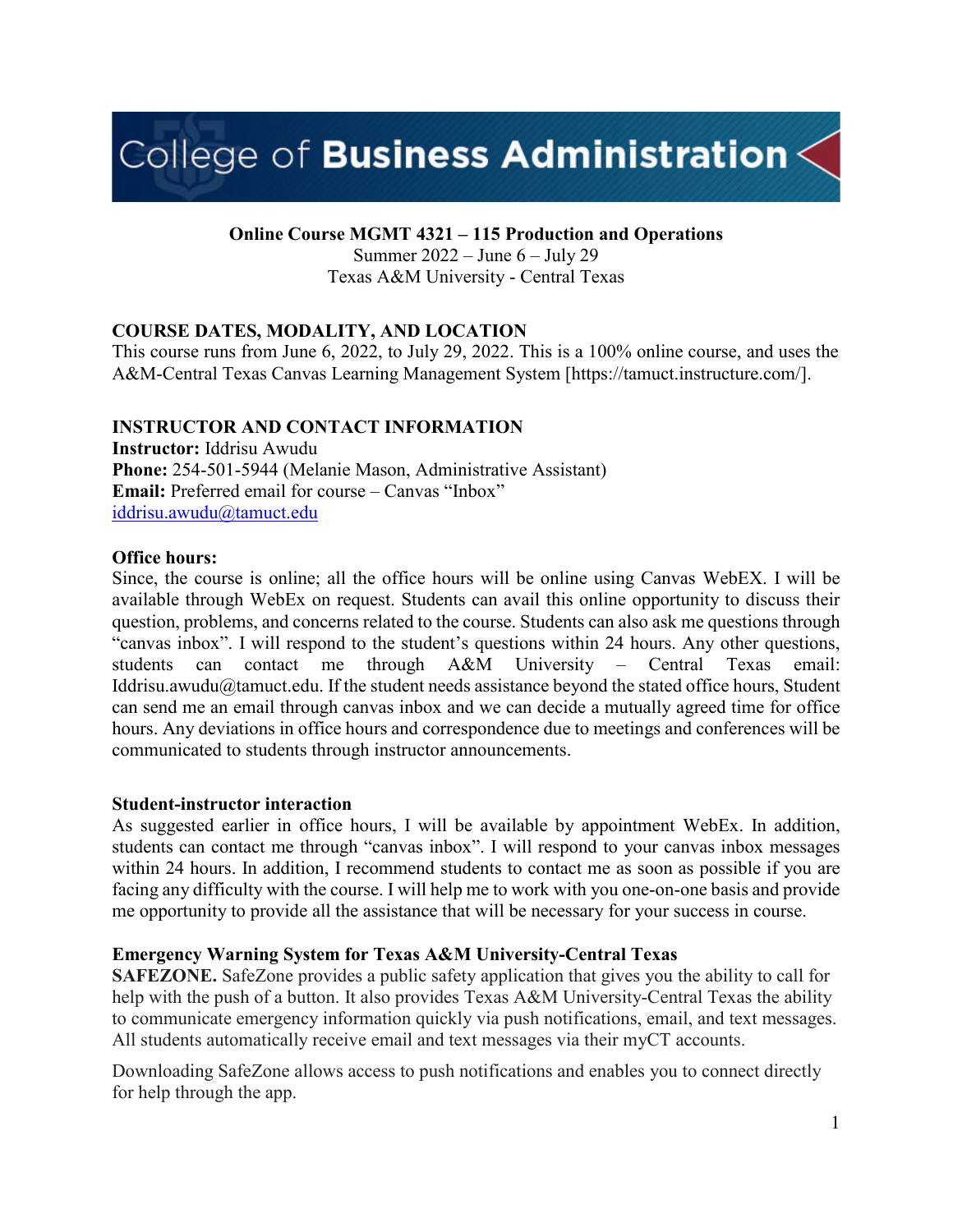You can download SafeZone from the app store and use your myCT credentials to log in. If you would like more information, you can visit the **[SafeZone](http://www.safezoneapp.com/)** website [www.safezoneapp.com].

To register SafeZone on your phone, please follow these 3 easy steps*:*

- 1. Download the SafeZone App from your phone store using the link below:
	- o [iPhone/iPad:](https://apps.apple.com/app/safezone/id533054756) [https://apps.apple.com/app/safezone/id533054756]
		- o [Android Phone / Tablet](https://play.google.com/store/apps/details?id=com.criticalarc.safezoneapp) [https://play.google.com/store/apps/details?id=com.criticalarc.safezoneapp]
- 2. Launch the app and enter your myCT email address (e.g.  $\{\text{name}\}\langle\omega\text{tamuct.edu}\rangle$ )
- 3. Complete your profile and accept the terms of service

## **COURSE INFORMATION**

## **Course Overview and description**

This course provides an introduction to the principles, problems, and practices of production and operations management. Managerial emphasis will be placed on effectively conducting operations and services for both service-based and manufacturing-based industries. All the three strategic, tactical, and operational aspects of decision making in businesses will be discussed. Topics such as forecasting, operations strategy, process design, capacity planning, location analysis, layout design, quality management, Just-in-time (JIT), lean manufacturing, inventory management, queuing theory, and optimization modelling will be covered.

**Course Learning Objective (CLO):** All the course objectives can be achieved by mastering weekly objectives. At the end of the course, students meet the CLOs by achieving acceptable grade of 504 points (70%) or above for the entire course.

CLO1: Understand the dynamics of operations strategy and be able to develop one for a company. CLO2: Understand key POM concepts, principles, and practices related both manufacturing and service based businesses.

CLO3: Understand the interrelationship of various function areas and the role of POM for the success of business

CLO4: Develop decision making and analytical skills that are necessary to solve POM problems. CLO5: Gain knowledge of effective strategic, tactical and operational planning for both manufacturing and service based companies.

**Relationship between CLOs and Program Learning Outcomes (PLOs):** The following presents the relationship between the CLOs and PLOs:

| CLOs             | <b>BBA Management PLOs</b> |                               |                 |                |                 |                     |            |
|------------------|----------------------------|-------------------------------|-----------------|----------------|-----------------|---------------------|------------|
|                  | Written                    | Oral                          | Cross-          | <b>Ethical</b> | <b>Business</b> | <b>Business</b>     | Management |
|                  |                            | Communication   Communication | <b>Cultural</b> | Reasoning      | Integration     | <b>Decision</b>     | Knowledge  |
|                  |                            |                               | Competency      |                |                 | <b>Making using</b> |            |
|                  |                            |                               |                 |                |                 | Data Analysis       |            |
| CLO <sub>1</sub> |                            |                               |                 |                |                 |                     | D          |
| CLO <sub>2</sub> |                            |                               |                 |                |                 |                     |            |
| CLO <sub>3</sub> |                            |                               |                 |                |                 |                     |            |
| CLO <sub>4</sub> |                            |                               |                 |                |                 | P/R                 | D          |
| CLO <sub>5</sub> |                            |                               |                 |                |                 |                     |            |

P – Practice; R – Reinforce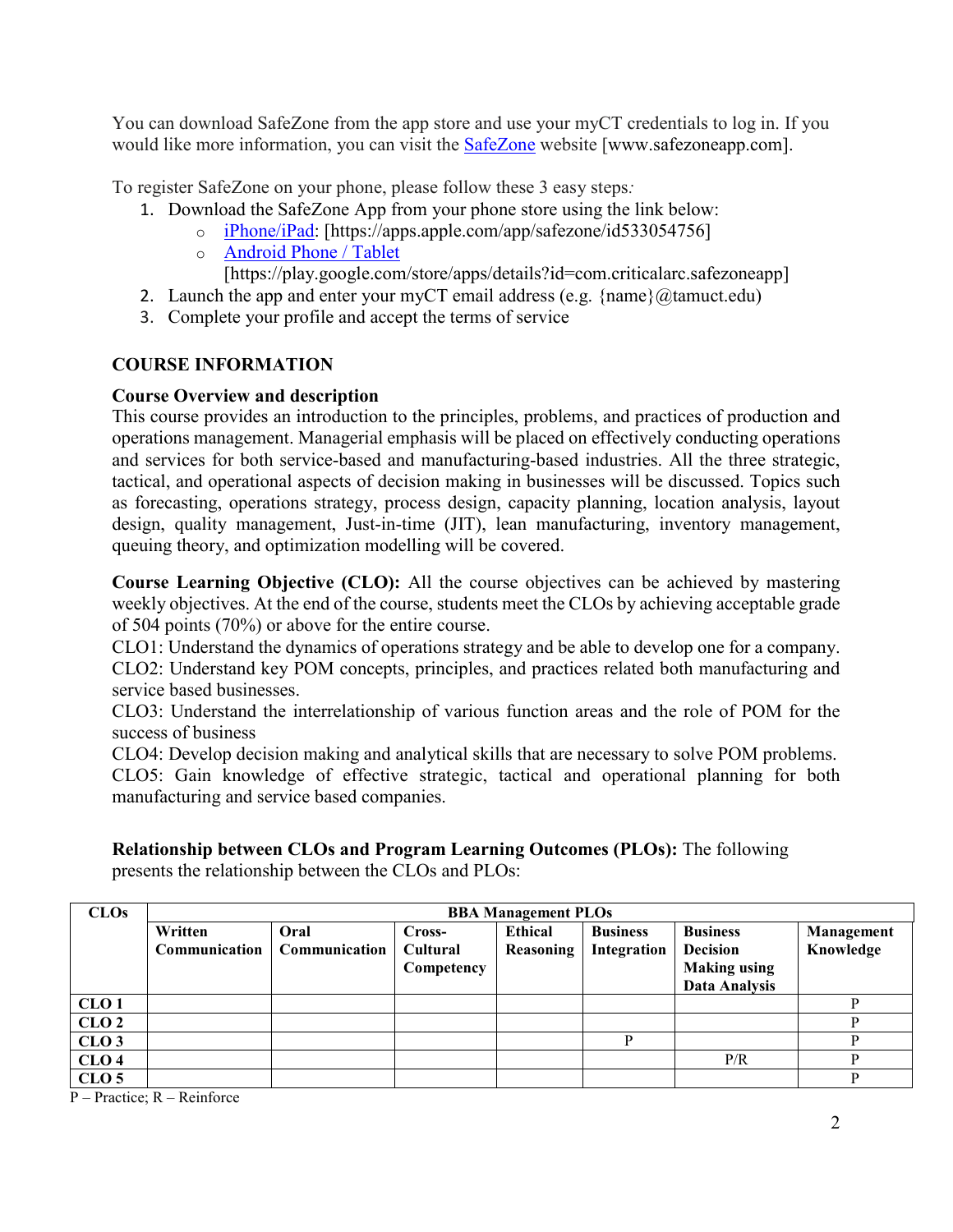**Chapter based Student Learning Outcomes (CH\_SLO):** CH\_SLO enable students to master the skills in each chapter. Gaining proficiency in each of the chapters will enable students achieve CLOs. Students gain proficiency by achieving an acceptable grade of 518 points (70%) or above for the entire course.

Chapter 1 (CLO1, CLO2, CLO3): After completing this chapter, students should be able to:

CH SLO 1.1: Define the terms operations management and supply chain management

CH SLO 1.2: Identify the similarities and dissimilarities between production and service operations

CH SLO 1.3: Explain the three functional areas of organizations and describe how they interrelate

CH SLO 1.4: Summarize the two major aspects of process management

CH SLO 1.4: Describe the operations function and the nature of the operations manager's job

CH SLO 1.5: Explain the key aspects of operations management decision making

CH SLO 1.7: Briefly describe the historical evolution of operations management

CH SLO 1.8: Explain the need to manage supply chain

Chapter 2(CLO1, CLO2, CLO4): After completing this chapter, students should be able to:

CH SLO 2.1: List several ways that business organizations compete

CH SLO 2.2: Name several reasons that business organizations fail

CH SLO 2.3: Define the terms mission and strategy and explain why they are important

CH\_SLO 2.4: Discuss and compare organizations strategy and operations strategy and explain

CH $\,$ SLO 2.5: why it is important to link the two

CH SLO 2.6: Describe the term productivity and explain why it is important to organizations and to countries

CH SLO 2.7: Describe several factors that affect productivity

Chapter 3 (CLO4, CLO5): After completing this chapter, students should be able to:

CH SLO 3.1: List features common to all forecasts

CH SLO 3.2: Explain why forecasts are generally wrong

CH SLO 3.3: List the elements of a good forecast

CH SLO 3.4: Outline the steps in the forecasting process

CH SLO 3.5: Summarize the forecast errors and use summaries to make decisions

CH SLO 3.6: Describe four qualitative forecasting techniques

CH SLO 3.7: Prepare a moving average, weighted moving average, exponential smoothing,

linear trend, trend adjusted exponential smoothing forecasts

CH SLO 3.8: Compute and use seasonal relatives

CH SLO 3.9: Compute and use regression and correlation coefficient

CH\_SLO 3.10: Construct control charts and use them to monitor forecast errors

CH SLO 3.11: Describe the key factors and trade-offs to consider when choosing a forecasting technique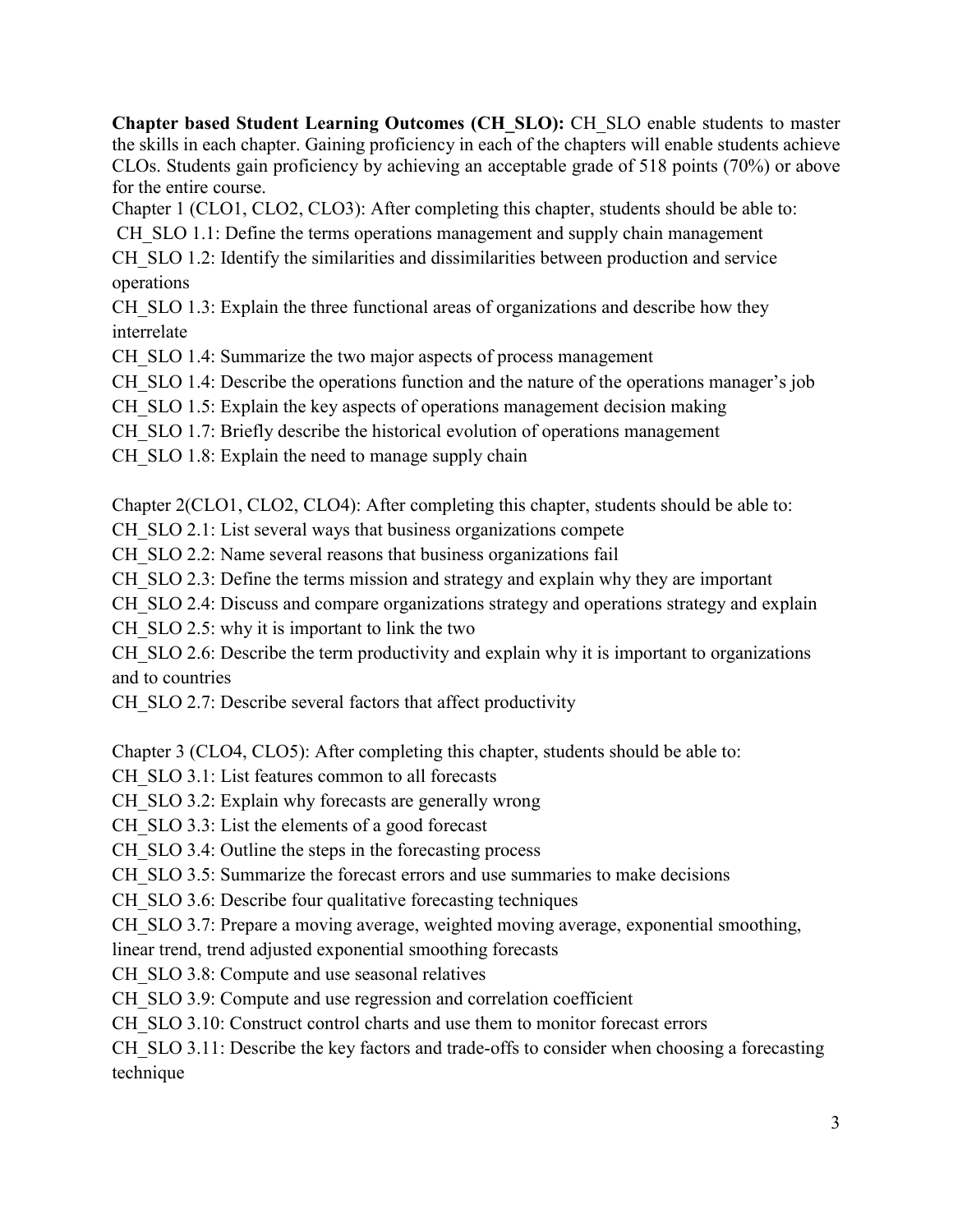Chapter 4/4S (CLO1, CLO2, CLO4, CLO5): After completing this chapter, students should be able to:

CH SLO 4.1: Explain the strategic importance of product and process design

CH SLO 4.2: Describe what product and service design does

CH SLO 4.3: Name the key questions of product and service design

CH SLO 4.4: Identify some reasons for design or redesign

CH SLO 4.4: List some of the main sources of design ideas

CH SLO 4.5: Discuss the importance of legal, ethical, and sustainability considerations in product and service designs

CH\_SLO 4.6: Explain the purpose and goal of life cycle assessment

CH SLO 4.7: Explain the phrase  $3R's$ 

CH SLO 4.8: Briefly describe the key issues in product or service design

CH SLO 4.9: Discuss several key issues in product or service design

CH SLO 4.10: List the characteristics of well-designed service systems

CH SLO 4.11: List some guidelines for successful service design

CH SLO 4.12: Define Reliability

CH SLO 4.13: Perform simple reliability computations

Chapter 5(CLO4, CLO5): After completing this chapter, students should be able to:

CH SLO 5.1: Name the three key questions in capacity planning

CH SLO 5.2: Explain the importance of capacity planning

CH SLO 5.3: Describe the ways of defining and measuring capacity

CH SLO 5.4: Name several determinants of effective capacity

CH SLO 5.5: Discuss factors to consider when deciding whether to operate in-house or outsource

CH SLO 5.6: Discuss the major considerations related to developing capacity alternatives

CH SLO 5.7: Describe the steps that are used to resolve constraint issues

CH SLO 5.8: Briefly describe approaches that are useful for evaluating capacity alternatives

CH SLO 5.9: Outline the steps in the decision process

CH SLO 5.10: Name some causes of poor decisions

CH SLO 5.11: Describe and use techniques that apply to decision making under uncertainty

CH SLO 5.12: Describe and use the expected value approach

CH SLO 5.13: Construct a decision tree and use it to analyze a problem

Chapter 6(CLO1, CLO4, CLO5): After completing this chapter, students should be able to:

CH SLO 6.1: Explain the strategic importance of process selection and the influence it has on the organization and its supply chain

CH SLO 6.2: Name the two main factors that influence process selection

CH SLO 6.3: Compare the four basic processing types

CH SLO 6.4: Explain the need for management of technology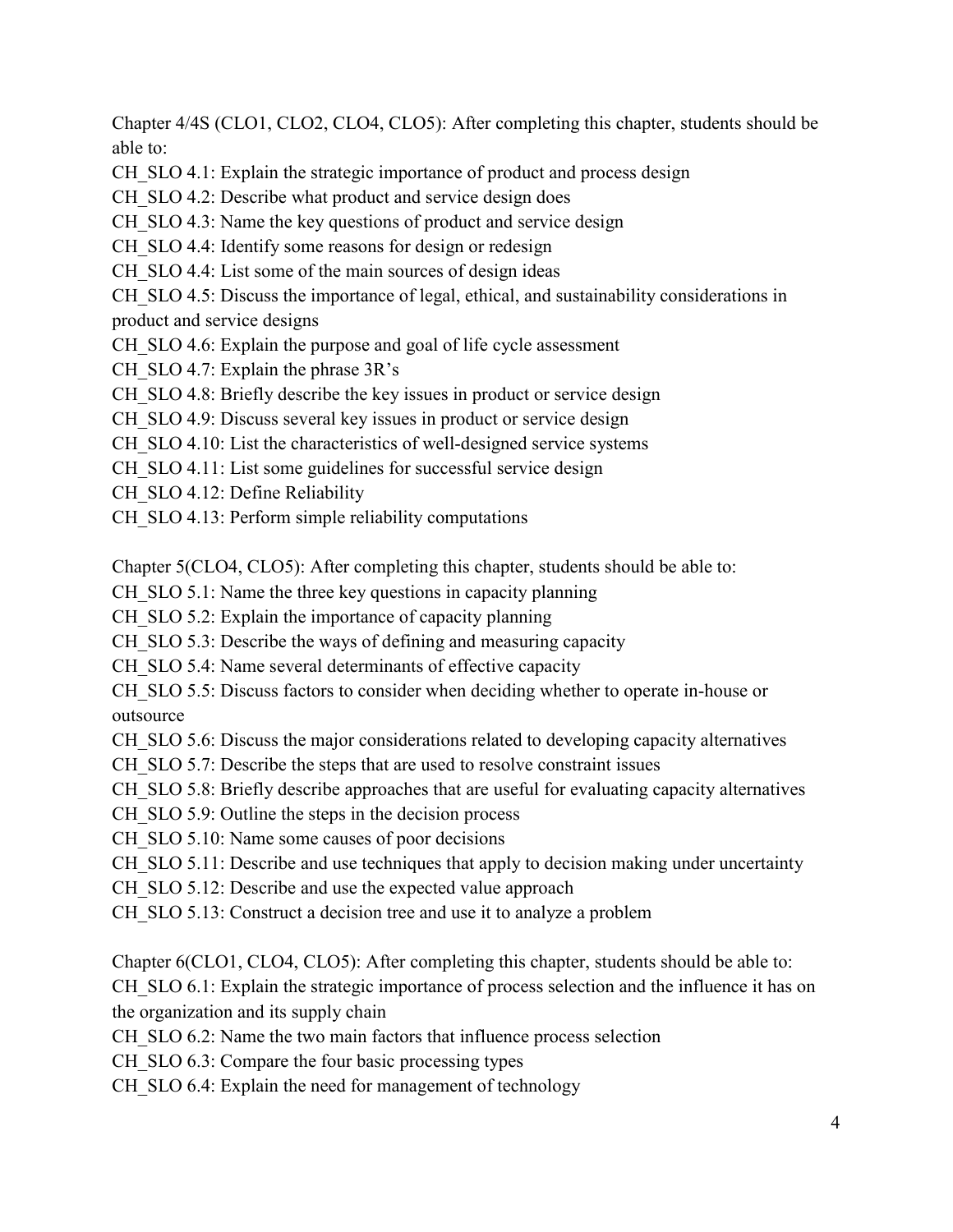CH SLO 6.5: List some for resign of layouts

CH\_SLO 6.6: Describe product layouts and their main advantages and disadvantages

CH SLO 6.7: Solve simple line-balancing problems

CH SLO 6.8: Develop simple process layouts

Chapter 8(CLO1, CLO4, CLO5): After completing this chapter, students should be able to:

CH SLO 8.1: Identify some of the main reasons organizations need to make location decisions

CH SLO 8.2: Explain why location decisions are important

CH SLO 8.3: Discuss the options that are available for location decisions

CH SLO 8.4: Discuss key considerations related to global location decisions

CH SLO 8.5: Outline the decision process for making location decisions

CH SLO 8.6: Describe some of the key factors that guide service and retail location decisions

CH SLO 8.7: Use the techniques presented to evaluate location alternatives

Chapter 9/Chapter 10(CLO1, CLO2, CLO3, CLO4, CLO5): After completing this chapter, students should be able to:

CH SLO 9/10.1: Discuss the philosophies of quality gurus

CH SLO 9/10.2: Define the term quality as it relates to products and services

CH SLO 9/10.3: Identify the determinants of quality

CH SLO 9/10.4: Explain why quality is important and the consequences of poor quality

CH SLO 9/10.5: Describe and give examples of the costs associated with quality

CH SLO 9/10.6: Discuss the importance of ethics in managing quality

CH SLO 9/10.7: Compare the quality awards

CH SLO 9/10.8: Discuss quality certification and its importance

CH\_SLO 9/10.9: Describe TQM

CH SLO 9/10.10: Give an overview of problem solving

CH SLO 9/10.11: Give an overview of process improvement

CH SLO 9/10.12: Describe the six sigma methodology

CH SLO 9/10.13: Describe and use various quality tools

CH SLO 9/10.14: Explain the need for quality control

CH SLO 9/10.15: Discuss the basic issues of inspection

CH SLO 9/10.16: List and briefly explain the elements of the control process

CH SLO 9/10.17: Explain how control charts used to monitor a process and the concepts that underlie their use

CH SLO 9/10.18: Use and interpret control charts

CH SLO 9/10.19: Assess process capability

Chapter 12(CLO1, CLO2, CLO4, CLO5): After completing this chapter, students should be able to:

CH SLO 12.1: Describe the conditions under which MRP is most appropriate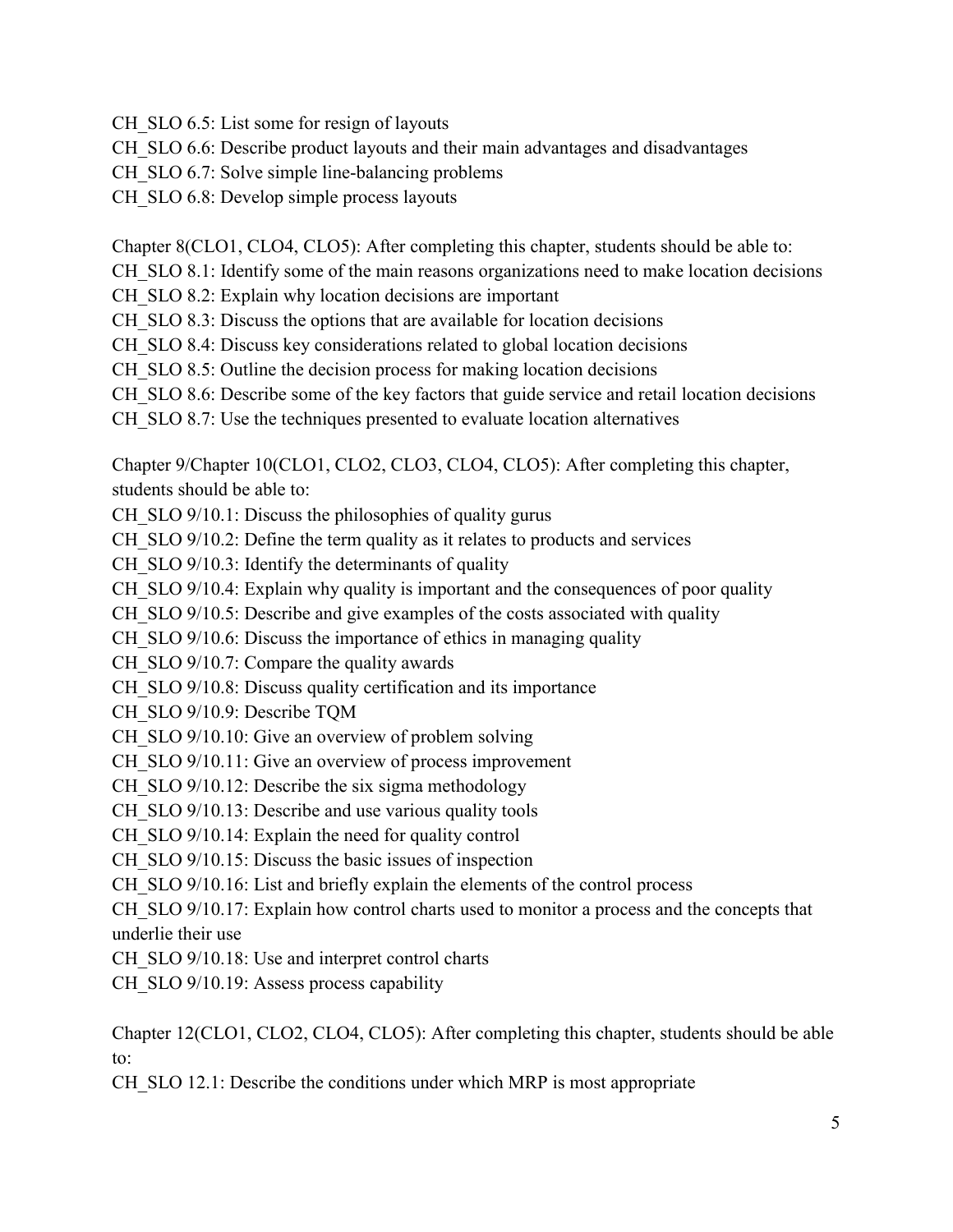CH SLO 12.2: Describe the inputs, outputs, and nature of MRP processing

CH SLO 12.3: Explain how requirements in a master production schedule are translated into material requirements for lower-level items

CH SLO 12.4: Discuss the benefits and requirements of MRP

CH SLO 12.5: Describe some of the difficulties users have encountered with MRP

CH SLO 12.6: Describe MRP 2 and its benefits

CH SLO 12.7: Explain how an MRP system is useful in capacity requirements planning

CH SLO 12.8: Describe ERP, what it provides, and its hidden cost

Chapter 13(CLO1, CLO4): After completing this chapter, students should be able to:

CH SLO 13.1: Define the term inventory

CH SLO 13.2: Describe the different types of inventory

CH SLO 13.3: Describe the main functions of inventories

CH SLO 13.4: Discuss the main requirements for effective inventory management

CH SLO 13.5: Explain periodic and perpetual review systems

CH SLO 13.6: Describe the costs that are relevant to inventory management

CH SLO 13.7: Describe A-B-C approach and how it is useful

CH SLO 13.8: Describe the basic EOQ model and its assumption and solve typical problems

CH SLO 13.9: Describe the quantity discount model and solve typical problems

CH SLO 13.10: Describe reorder point models and solve the typical problems

Chapter 14(CLO1, CLO2, CLO3): After completing this chapter, students should be able to:

CH SLO 14.1: Explain the terms lean operations and JIT

CH SLO 14.2: Describe the main characteristics of lean systems

CH SLO 14.3: List the five principles of the way lean systems function

CH SLO 14.4: List some of the benefits and some of the risks of lean operation

CH SLO 14.5: Describe the Toyota Production System (TPS).

CH SLO 14.6: List the three goals of a lean system and explain the importance of each

CH SLO 14.7: List the eight wastes according to lean philosophy

CH SLO 14.8: Identify and briefly discuss the four building blocks of a lean production system

CH SLO 14.9: Describe key lean improvement tools

CH SLO 14.10: Outline considerations for successful conversion from a traditional system to a lean system

CH SLO 14.11: Describe some of the obstacles to lean success

Chapter 15(CLO1, CLO2, CLO3, CLO5): After completing this chapter, students should be able to:

CH SLO 15.1: Explain the terms supply chain and logistics

CH SLO 15.2: Name the key aspects of supply chain management

CH SLO 15.3: List, and briefly explain, current trends in supply chain management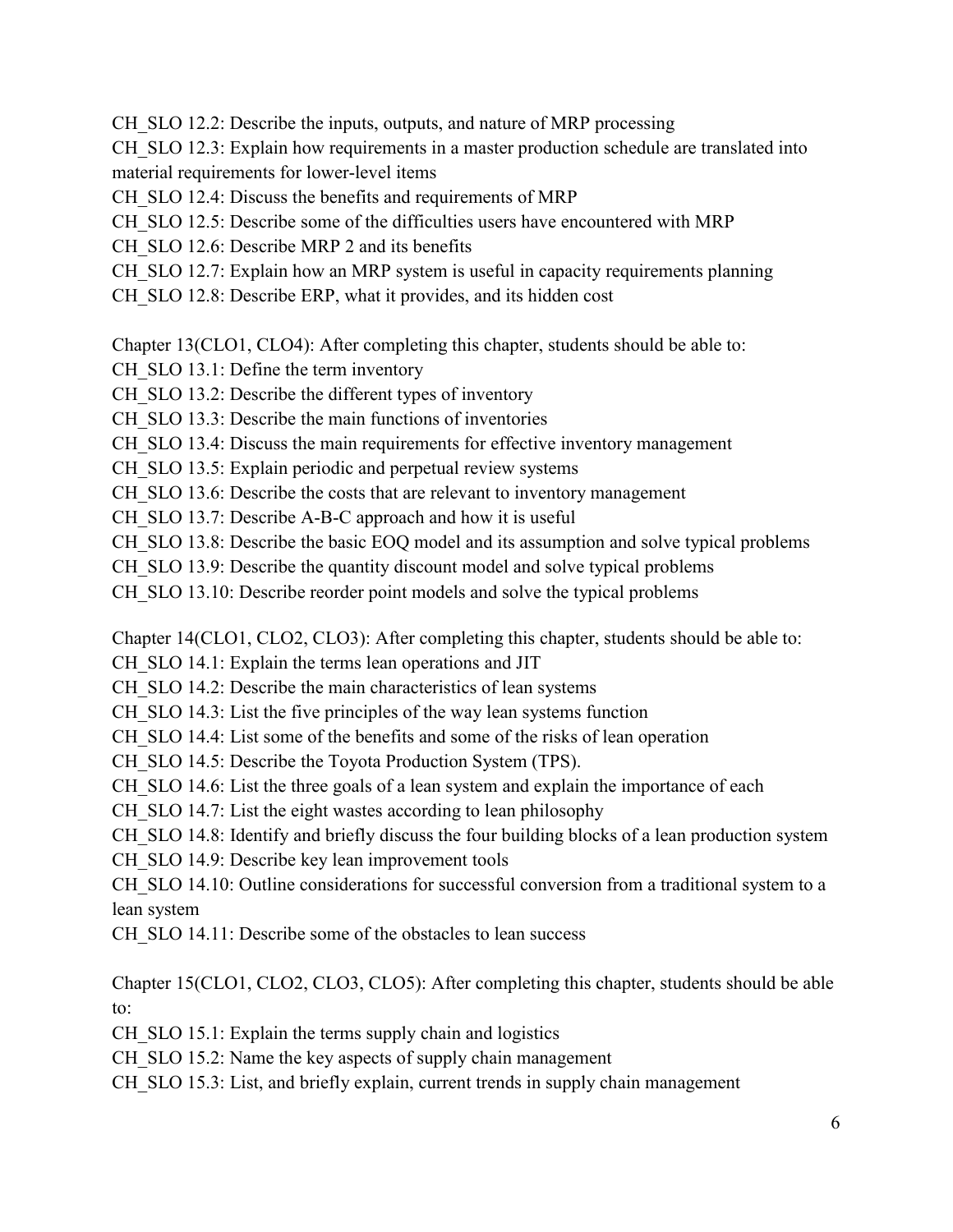CH SLO 15.4: Outline the benefits and risks related to outsourcing

CH SLO 15.5: Explain what the main supply chain risks are and what businesses can do to minimize those risks

CH\_SLO 15.6: Describe some of the complexities related to global supply chains

CH SLO 15.7: Briefly describe ethical issues in supply chains and the key steps companies can take to avoid ethical problems

CH SLO 15.8: Describe the three concerns of small businesses related to the supply chain and suggest ways to manage those concerns

CH SLO 15.9: List several strategic, tactical and operational responsibilities related to managing the supply chain

CH SLO 15.10: Discuss procurement in terms of the purchasing interfaces, the purchasing cycle, ethics, and centralized versus decentralized decision making

CH SLO 15.11: Briefly describe the key aspects of supplier management

CH\_SLO 15.12: Discuss the logistic aspects of supply chain management including RFID technology

CH SLO 15.13: Discuss the issues involved in managing returns

CH SLO 15.14: Describe some of the challenges in creating an effective supply chain and some of the trade-offs involved

Chapter 19 (CLO4): After completing this chapter, students should be able to: CH\_SLO 19.1: Formulate Linear Programming model from a description of the problem CH SLO 19.2: Solve simple linear programming model using Excel solver

**Criteria for meeting all course objectives and outcomes:** Students meet course requirements for this course by achieving a minimum aggregate score of 518 points (70%) or C and above grade in the entire course.

## **Required Reading and Textbook(s)**

Required textbook: Operations Management (w/out Connect Plus) Author: Stevenson Edition: 14<sup>th</sup> ISBN: 9781260238891

*Note 1: A Student of A&M University – Central Texas is not under any obligation to purchase a textbook from a university – affiliated bookstore.*

**Video lectures:** There will be YouTube video lectures that will posted for the problem sets or analytical portion of the textbook. Students are required to watch them ahead of class in order to be successful in the course. Consequently, students are required to have a browser that will allow them to watch the posted video lectures.

**Microsoft Excel:** This course recommends students to complete assignments in excel such that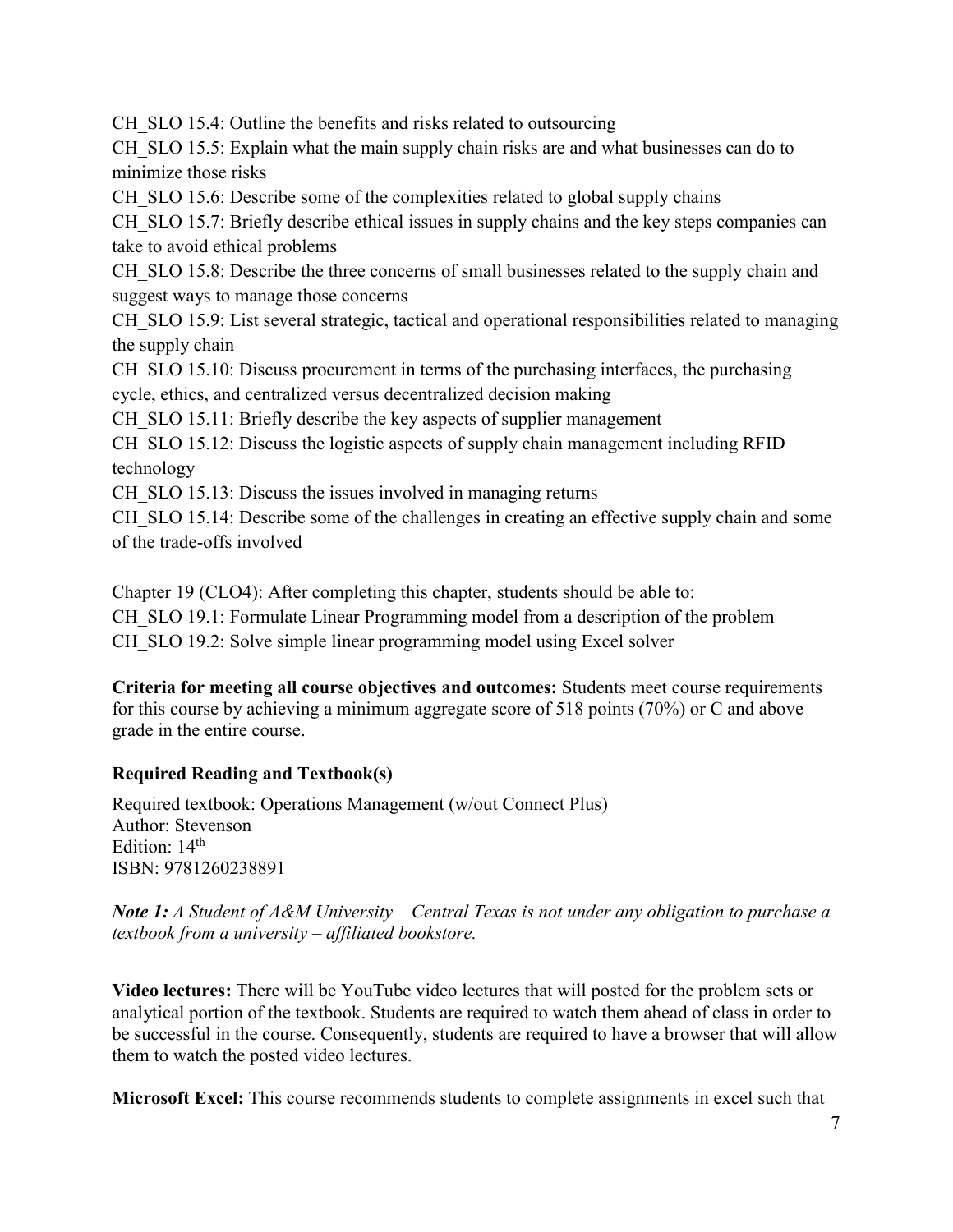the student's excel skills can be improved. Therefore, several class practices will use excel and assignments can be solved by using excel.

**Other required materials:** Apart from the required textbook, students should have access to computer with Microsoft Word, PowerPoint, and PDF reader along with proper internet service. Students can obtain a free PDF reader at http://www.adobe.com/products/acrobat/readstep.html. All the materials related to the course will be available in electronic format (lecture slides, video lectures, homework assignments, exams and solutions) in canvas: https://tamuct.instructure.com. Students will also be required to submit the scanned copies or images of the assignments and exams. Therefore, students are required to have scanner and/or camera to take pictures. Students are recommended to have a handheld calculator (should be able to perform square roots and above apart from addition, subtraction, multiplication and division – at a minimum) for calculations. Please feel free to contact me whenever you have difficulty in accessing the material.

## **COURSE REQUIREMENTS**

The assessments in this section will measure the CLOs and CH\_SLOs stated in the course information section. In this course, some of the outcomes will be measured several times using Quizzes, Assignments, case studies, and exams.

*Meet and Greet*: There will be one meet & greet discussion which is worth 10 points. In this discussion, students are required to introduce about themselves.

*Quizzes (CLO1, CLO2, CLO3, CLO4, and CLO5):* There will be 12 quizzes. Each quiz will be worth 10 points adding up to 120 points. Each quiz will consist of 10 multiple choice questions. Each quiz will assess CLOs and CH\_SLOs pertaining to the chapter (see course information). However, all the quizzes together will assess all the CLOs.

*Assignments (CLO1, CLO2, CLO3, CLO4, and CLO5):* There will be 13 assignments. Each Assignment is worth 20 points adding up to 240 points. Each assignment will have several discussions and problem-solving questions. The rubric for the assignment discussion question and problem-solving questions are available in page 19 and page 20 respectively. For Assignments, students must show the work (according to the rubric in grading criteria and rubric and conversion) in order to receive full credit. Points will be awarded based on the correctness and quality of the work. Each assignment will assess CLOs and CH SLOs pertaining to the chapter (see course information). However, all the assignments together will assess all the CLOs.

*Note 2: For assignments, Students have to upload the assignment submissions at canvas website: https://tamuct.instructure.com/. Students can handwrite or type the answers. However, make sure to be readable when you handwrite the assignments. If you choose to handwrite, scan or take picture and submit the assignment to canvas submission.* 

*Note 3: For assignments, students can solve the problems in Microsoft Excel and submit it to canvas website: https://tamuct.instructure.com/. If you solve by using Microsoft Excel, make sure to submit the Microsoft Excel work sheet. I will not accept copy and paste of Microsoft Excel work on to the word document or scanned copy as it will not allow be to see the formula you used.*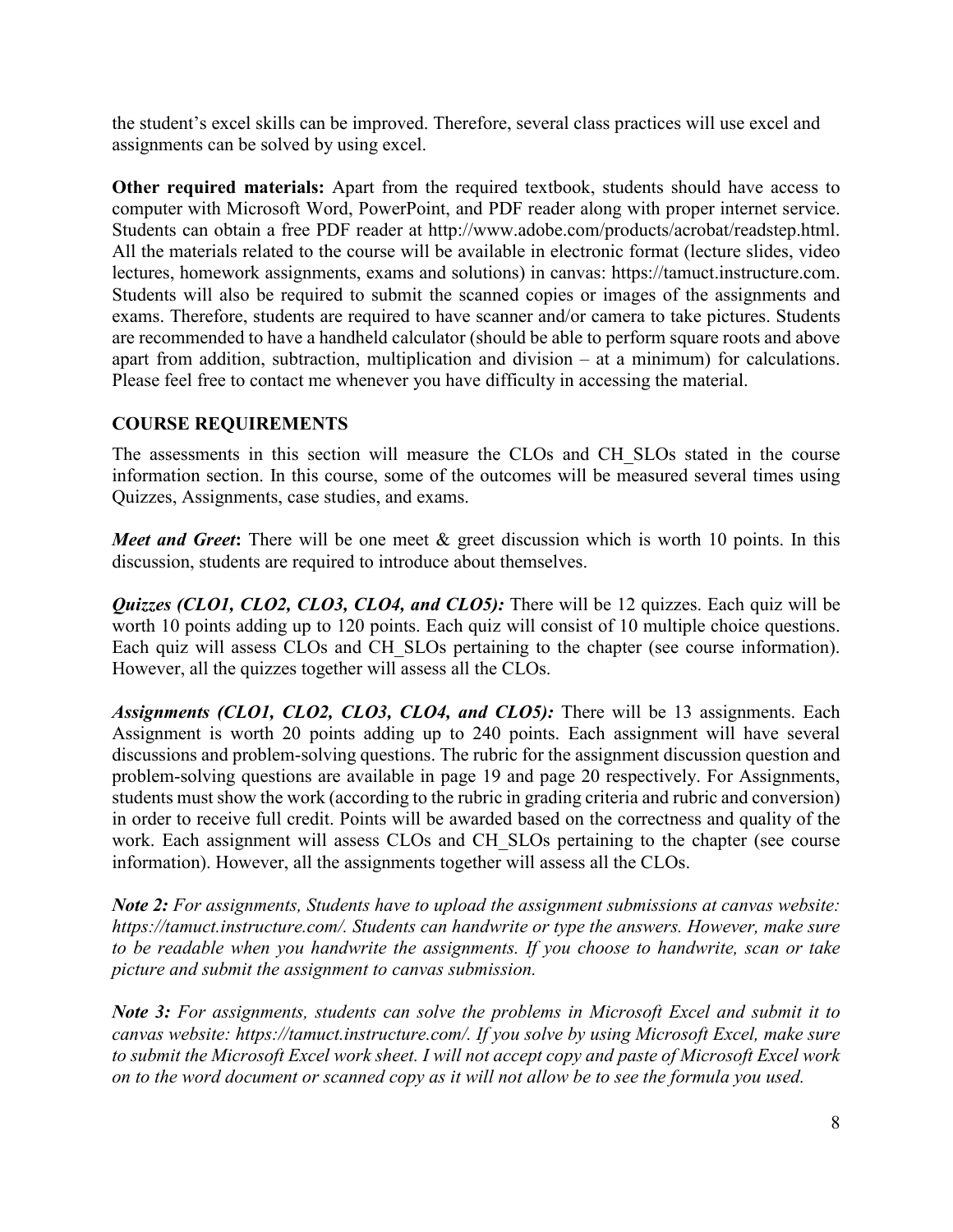*Note 4: Canvas submissions accept multiple documents in various formats that include word, pdf, jpeg images, and Microsoft Excel. Therefore, I suggest you submit all your work for assignments. Students can submit multiple documents showing the work. Submitting only answers will be equivalent to no submission for this course resulting in zero grade. In addition, I will not be able to accept HEIC format. This format is happening when you take picture from IPhone. In this case insert your pictures in word document and submit it as word document.* 

*Case studies (CLO1, CLO4):* There will be two case studies. Each case study is worth 50 points. The case studies consist of both discussion questions and problems. The case studies are required to be submitted in APA format. The rubric in page 19 will be used for discussion questions and the rubric in page 20 will be used for problems. Students must show the work (according to the rubric in grading criteria and rubric and conversion) in order to receive full credit. Students are required to follow APA format for case studies. Points will be awarded based on the correctness and quality of the work. Each case study will assess CLO 1 and CLO 4.

*Exams (CLO1, CLO2, CLO3, CLO4 and CLO5):* There will be two exams. Each exam is worth 130 points. Each exam consists of two parts: Exam: PT 1 and Exam: PT 2. Exam: PT 1 will consist 9 of multiple-choice questions adding up to 30 points. Exam: PT 2 consists of discussion and problem-solving questions adding up to 100 points. The rubrics for Exam: PT 2 discussion question and problems are provided in page 19 and page 20 of the syllabus. For Exam: PT 2, students must show the work (according to the rubric in grading criteria and rubric and conversion) in order to receive full credit. Points will be awarded based on the correctness and quality of the work.

*Note 5: For exams: PT 2 students have to show the work in order to receive full credits. Consequently, students have to upload the assignment submissions at canvas website: https://tamuct.instructure.com/. Students can handwrite or type the answers. However, make sure to be readable when you handwrite the assignments. If you choose to handwrite, scan or take picture and submit the assignment to canvas submission.* 

*Note 6: For exams: PT 2, students can solve the problems in Microsoft Excel and submit it to canvas website: https://tamuct.instructure.com/. If you solve by using Microsoft Excel, make sure to submit the Microsoft Excel work sheet. I will not accept copy and paste of Microsoft Excel work on to the word document or scanned copy as it will not allow be to see the formula you used.* 

*Note 7: Canvas submissions accept multiple documents in various formats that include word, pdf, jpeg images, and Microsoft Excel. Therefore, I suggest you submit all your work for exam: PT 2. Therefore, students can submit multiple documents showing the work. Submitting only answers*  will be equivalent to no submission for this course resulting in zero grade. In addition, I will not *be able to accept HEIC format. This format is happening when you take picture from IPhone. In this case insert your pictures in word document and submit it as word document.*

*Note 8: Check the course outline and Calendar section for assessment due dates. All the quizzes, assignments, and case studies will be due on Sunday @ 11:59 PM.*

*Instructor Evaluation Survey:* There will be an instructor evaluation survey at the end of the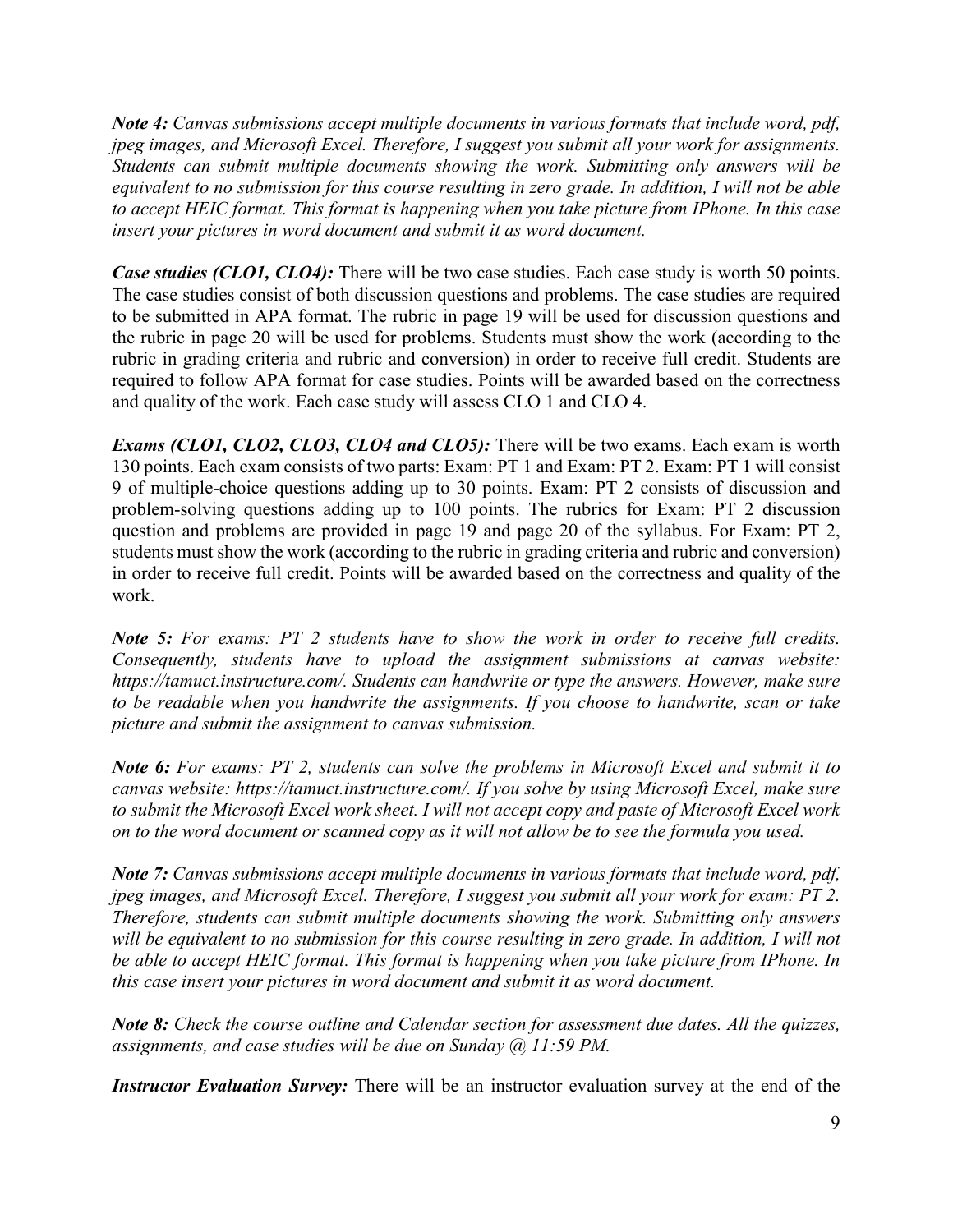semester using Blue. Since, instructor can know the only the response rate related to survey, all the students will receive 2 bonus points if the overall class response rate is 80% or above. If the response rate is less than 80%, none of the students will receive 2 bonus points.

#### **Grading Criteria Rubric and Conversion**

#### **Posting of Grades**

All the grades will be available in canvas and students can monitor their grades in canvas grades page. I will try to grade and provide all weekly activities within a week.

**Grading Policy:** Following is the grading policy that will be used for this course: **Course Evaluation:** Table below presents the point scale for each of the activities performed in this class.

| ACTIVITY SCOTES and perfectuages |                                 |             |  |  |
|----------------------------------|---------------------------------|-------------|--|--|
| Activity                         | Point scale                     | Percentages |  |  |
| Meet & Greet                     | $1*10 = 10$                     | 1.33%       |  |  |
| Quizzes (12)                     | $12*10 = 120$                   | 15.96%      |  |  |
| Assignments (13)                 | $12*20 = 260$                   | 34.57%      |  |  |
| Case studies (2)                 | $50*2 = 100$                    | 13.30%      |  |  |
| Exams $(2)$                      | $2*130=260$                     | 34.57%      |  |  |
| <b>Instructor Evaluation</b>     | $1*2 = 2$                       | $0.27\%$    |  |  |
| Survey bonus                     |                                 |             |  |  |
| <b>Bonus</b>                     | At the discretion of Instructor |             |  |  |
| Total                            | 752                             | 100%        |  |  |

Activity scores and percentages

**Grade computation:** Below is the grading scale for the course. Students earn the grades by completing the scheduled activities. There will no bonus points. Failure to submit the appropriate activities will result in a failing grade.

Grading Scale:  $A = 676.8 - 752 (90\% - 100\%)$   $B = 601.6 - 676.79 (80\% - 89.99\%)$  $C = 526.4 - 601.59 (70\% - 79\%)$   $D = 451.2 - 526.39 (60\% - 69.99\%)$  $F = 451.19$  and below (59.99% and below)

**COURSE OUTLINE AND CALENDAR Complete Course Calendar**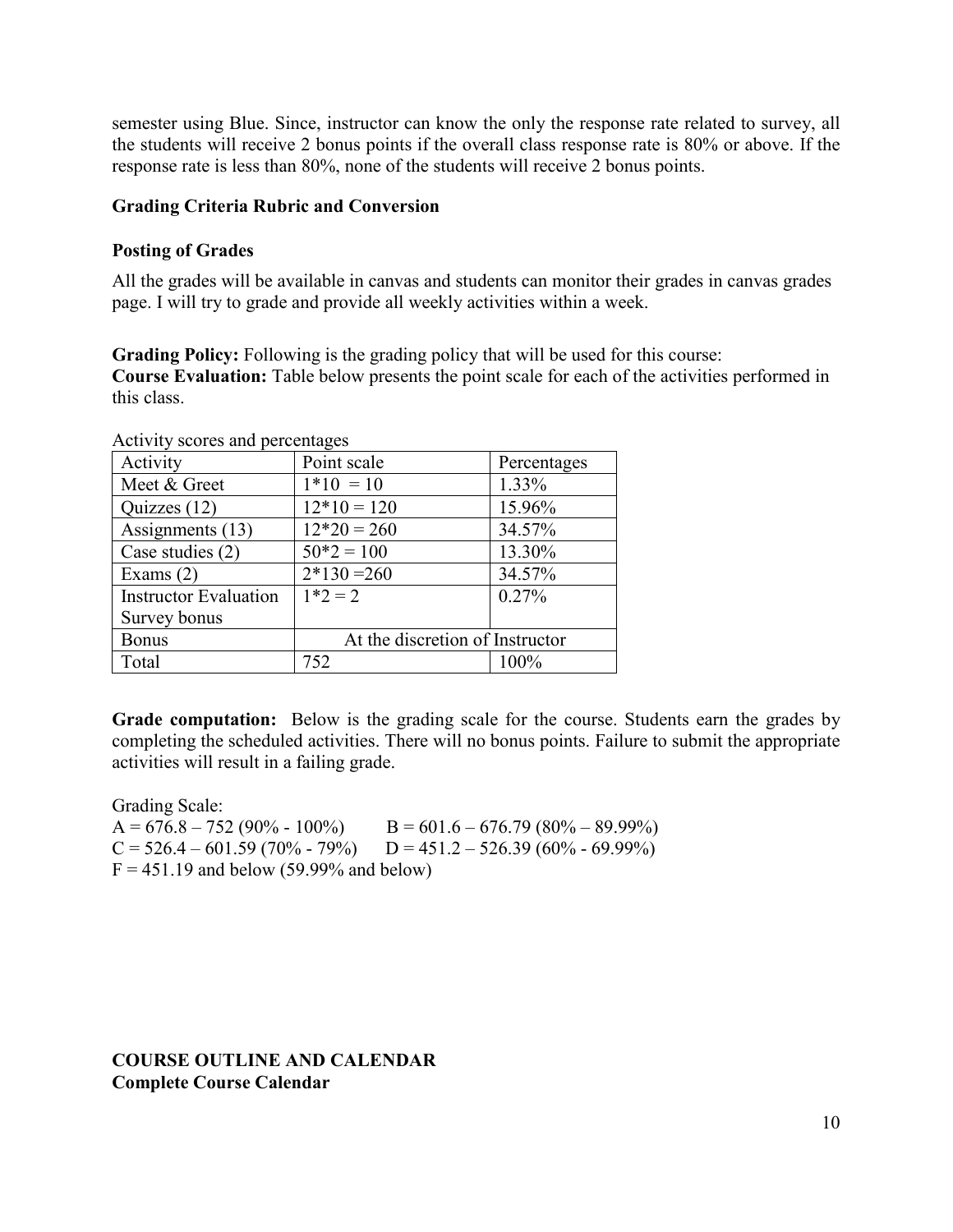| Week            | <b>Reading</b>                                       | <b>Homework</b>                                         |  |  |
|-----------------|------------------------------------------------------|---------------------------------------------------------|--|--|
| Week 1          | Syllabus                                             | Meet and Greet due by $06/12$ @ 11:59 PM                |  |  |
| $06/06 - 06/12$ |                                                      |                                                         |  |  |
| Week 1          | Chapter 1                                            | Quiz 1 & Assignment 1 (Chapter 1) due by                |  |  |
| $06/06 - 06/12$ |                                                      | $06/12@$ 11:59 PM                                       |  |  |
|                 |                                                      | (CLO1, CLO2, CLO3, CH_SLO 1.1 - CH_SLO 1.8)             |  |  |
| Week 2          | Chapter 2                                            | Quiz 2 and Assignment 2 (Chapter 2) due by              |  |  |
| $06/13 - 06/19$ |                                                      | 06/019@ 11:59 PM                                        |  |  |
|                 |                                                      | (CLO1, CLO2, CLO4, CH SLO 2.1 – CH SLO 2.6)             |  |  |
| Week 2          | Chapter 3                                            | Quiz 3 and Assignment 3 (Chapter 3) due by              |  |  |
| $06/13 - 06/19$ |                                                      | 06/19 @ 11:59 PM                                        |  |  |
|                 |                                                      | (CLO4, CLO5, CH SLO 3.1 - CH SLO 3.11)                  |  |  |
| Week 3          | Chapter 4/4S                                         | Quiz 4 and Assignment 4 (Chapter 4) due by              |  |  |
| $06/20 - 06/26$ |                                                      | 06/26 @ 11:59 PM                                        |  |  |
|                 |                                                      | (CLO1, CLO2, CLO4, CLO5, CH SLO 4.1 -                   |  |  |
|                 |                                                      | CH SLO 4.13)                                            |  |  |
| Week 3          | Chapter 5                                            | Quiz 5 and Assignment 5 (Chapter 5) due by              |  |  |
| $06/20 - 06/26$ |                                                      | $06/26@$ 11:59 PM                                       |  |  |
|                 |                                                      | (CLO4, CLO5, CH SLO 5.1 - CH SLO 5.13)                  |  |  |
| Week 4          | Chapter $\overline{6}$                               | Quiz 6 and Assignment 6 (Chapter 6) due by              |  |  |
| $06/27 - 07/03$ |                                                      | $07/03@11:59$ PM                                        |  |  |
|                 |                                                      | (CLO1, CLO4, CLO5, CH SLO 6.1 - CH SLO 6.8)             |  |  |
| Week 4          | Exam 1: PT 1 & PT 2 due 07/03@ 11:59 PM              |                                                         |  |  |
| $06/27 - 07/03$ | Chapters 1, 2, 3,4, 5, and 6                         |                                                         |  |  |
|                 |                                                      | (CLO1, CLO2, CLO3, CLO4, CLO5, CH SLO 1.1 – CH SLO 6.8) |  |  |
|                 | Case study 1 due by 07/03 @ 11:59 PM<br>(CLO1, CLO4) |                                                         |  |  |
| Week 5          | Chapter 8                                            | Quiz 7 and Assignment 7(Chapter 8) due by               |  |  |
| $07/04 - 07/10$ |                                                      | $07/10@$ 11:59 PM                                       |  |  |
|                 |                                                      | (CLO1, CLO4, CLO5, CH SLO 8.1 - CH SLO 8.7)             |  |  |
| Week 5          | Chapter 9/Chapter 10                                 | Quiz 8 and Assignment 8 (Chapter 9/10) due by           |  |  |
| $07/04 - 07/10$ |                                                      | $07/10$ @ 11:59 PM                                      |  |  |
| Week 6          | Chapter 12                                           | Quiz 9 and Assignment 9 (Chapter 12) due by             |  |  |
| $07/11 - 07/17$ |                                                      | $07/17@$ 11:59 PM                                       |  |  |
|                 |                                                      | (CLO1, CLO2, CLO4, CLO5, CH SLO 12.1 -                  |  |  |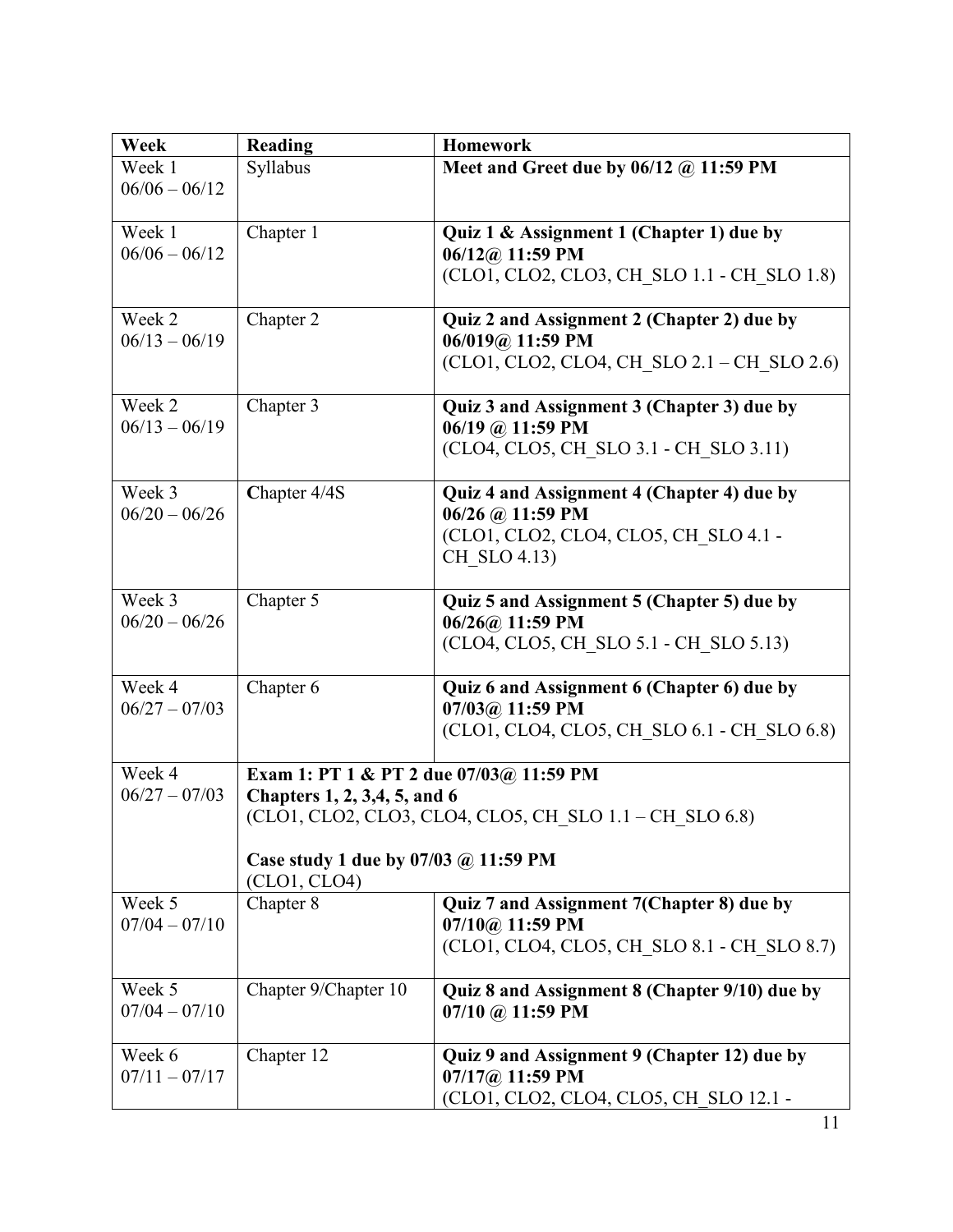|                           |                                                                                        | CH SLO 12.8)                                                                                                                 |  |  |
|---------------------------|----------------------------------------------------------------------------------------|------------------------------------------------------------------------------------------------------------------------------|--|--|
| Week 6<br>$07/11 - 07/17$ | Chapter 13                                                                             | Quiz 10 and Assignment 10 (Chapter 13) due by<br>$07/17@11:59$ PM                                                            |  |  |
| Week 7<br>$07/18 - 07/23$ | Chapter 14                                                                             | Quiz 11 and Assignment 11 (Chapter 14) due by<br>$07/23$ @ 11:59 PM<br>(CLO1, CLO2, CLO3, CH SLO 14.1 - CH SLO<br>14.10)     |  |  |
| Week 7<br>$07/18 - 07/23$ | Chapter 15                                                                             | Quiz 12 and Assignment 12 (Chapter 15) due by<br>07/23 @ 11:59 PM<br>(CLO1, CLO2, CLO3, CLO5, CH SLO 15.1 -<br>CH SLO 15.14) |  |  |
| Week 8<br>$07/24 - 07/29$ | Chapter 19                                                                             | Assignment 13 (Chapter 19) due by 07/29 @<br>11:59 PM<br>Case study 2 due by 07/29@ 11:59 PM                                 |  |  |
| Week 8<br>$07/24 - 07/29$ | Exam 2: PT 1 & PT 2 due by 07/29@ 11:59 PM<br>Chapters 8, 9, 10, 12, 13, 14, 15 and 19 |                                                                                                                              |  |  |
|                           | (CLO1, CLO2, CLO3, CLO4, CLO5, CH SLO 8.1-15.14)                                       |                                                                                                                              |  |  |
|                           | Instructor Survey Bonus Points due by 07/26 @ 11:59 PM                                 |                                                                                                                              |  |  |

## **Important University Dates**

The following link shows the important dates relevant to the student: *https://www.tamuct.edu/registrar/academic-calendar.html*

## **TECHNOLOGY REQUIREMENTS AND SUPPORT**

## **Technology Requirements**

This course will use the A&M-Central Texas Instructure Canvas learning management system. **We strongly recommend the latest versions of Chrome or Firefox browsers. Canvas no longer supports any version of Internet Explorer.**

Logon to A&M-Central Texas Canvas [https://tamuct.instructure.com/] or access Canvas through the TAMUCT Online link in myCT [https://tamuct.onecampus.com/]. You will log in through our Microsoft portal.

Username: Your MyCT email address. Password: Your MyCT password

## **Canvas Support**

Use the Canvas Help link, located at the bottom of the left-hand menu, for issues with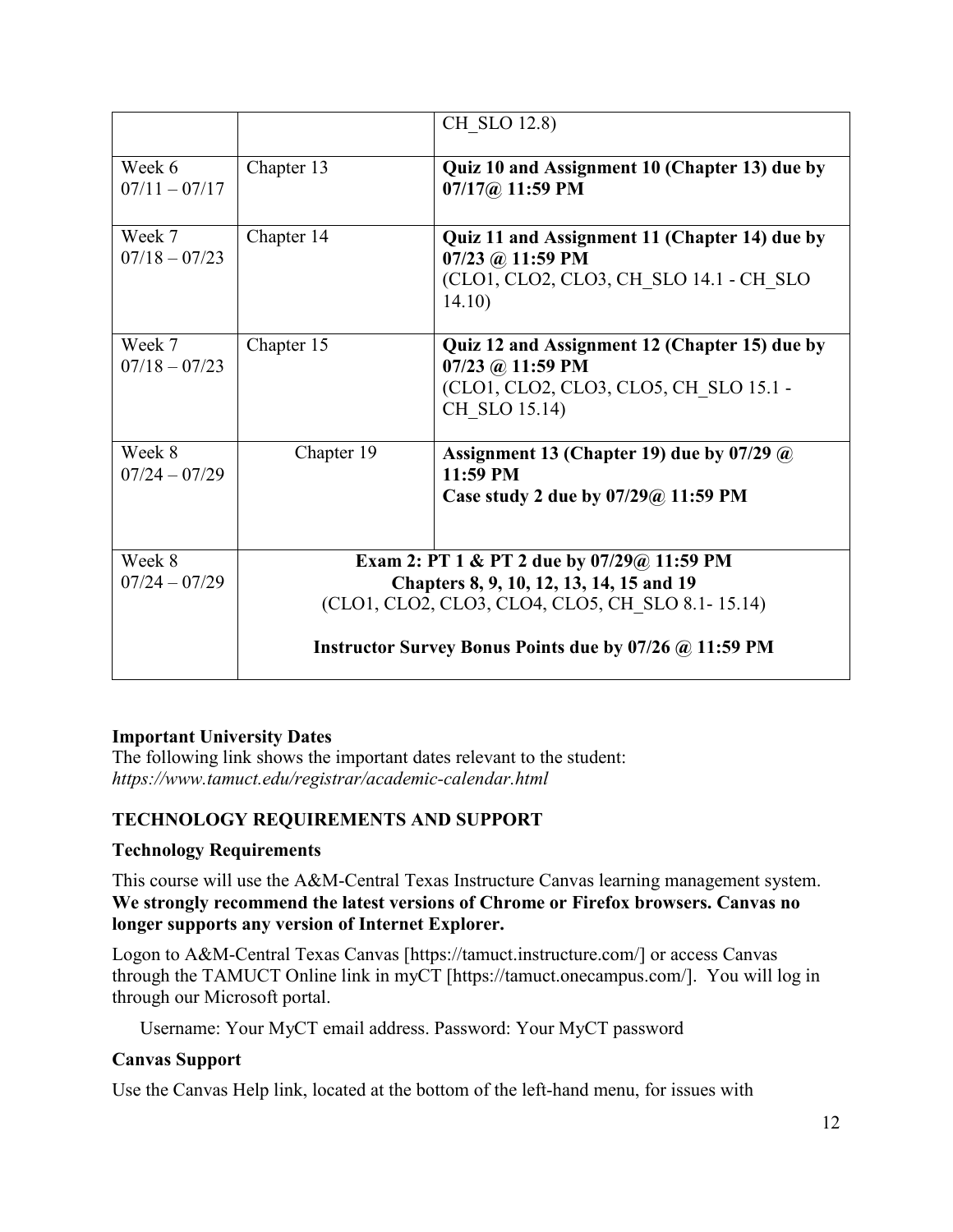Canvas. You can select "Chat with Canvas Support," submit a support request through "Report a Problem," or call the Canvas support line: 1-844-757-0953.

For issues related to course content and requirements, contact your instructor.

## **Online Proctored Testing**

A&M-Central Texas uses Proctorio for online identity verification and proctored testing. This service is provided at no direct cost to students. If the course requires identity verification or proctored testing, the technology requirements are: Any computer meeting the minimum computing requirements, plus web camera, speaker, and microphone (or headset). Proctorio also requires the Chrome web browser with their custom plug in.

## **Other Technology Support**

For log-in problems, students should contact Help Desk Central, 24 hours a day, 7 days a week

Email: [helpdesk@tamu.edu](mailto:helpdesk@tamu.edu) Phone: (254) 519-5466 [Web Chat:](http://hdc.tamu.edu/) [http://hdc.tamu.edu] *Please let the support technician know you are an A&M-Central Texas student.*

## **UNIVERSITY RESOURCES, PROCEDURES, AND GUIDELINES**

## **Drop Policy**

If you discover that you need to drop this class, you must complete the [Drop Request](https://dynamicforms.ngwebsolutions.com/casAuthentication.ashx?InstID=eaed95b9-f2be-45f3-a37d-46928168bc10&targetUrl=https%3A%2F%2Fdynamicforms.ngwebsolutions.com%2FSubmit%2FForm%2FStart%2F53b8369e-0502-4f36-be43-f02a4202f612) Dynamic Form through Warrior Web.

[https://dynamicforms.ngwebsolutions.com/casAuthentication.ashx?InstID=eaed95b9-f2be-45f3 a37d-

46928168bc10&targetUrl=https%3A%2F%2Fdynamicforms.ngwebsolutions.com%2FSubmit% 2FForm%2FStart%2F53b8369e-0502-4f36-be43-f02a4202f612].

Faculty cannot drop students; this is always the responsibility of the student. The Registrar's Office will provide a deadline on the Academic Calendar for which the form must be completed. Once you submit the completed form to the Registrar's Office, you must go into Warrior Web and confirm that you are no longer enrolled. If you still show as enrolled, FOLLOW-UP with the Registrar's Office immediately. You are to attend class until the procedure is complete to avoid penalty for absence. Should you miss the drop deadline or fail to follow the procedure, you will receive an F in the course, which may affect your financial aid and/or VA educational benefits.

## **Academic Integrity**

Texas A&M University-Central Texas values the integrity of the academic enterprise and strives for the highest standards of academic conduct. A&M-Central Texas expects its students, faculty, and staff to support the adherence to high standards of personal and scholarly conduct to preserve the honor and integrity of the creative community. Any deviation by students from this expectation may result in a failing grade for the assignment and potentially a failing grade for the course. All academic misconduct concerns will be referred to the Office of Student Conduct. When in doubt on collaboration, citation, or any issue, please contact your instructor before taking a course of action.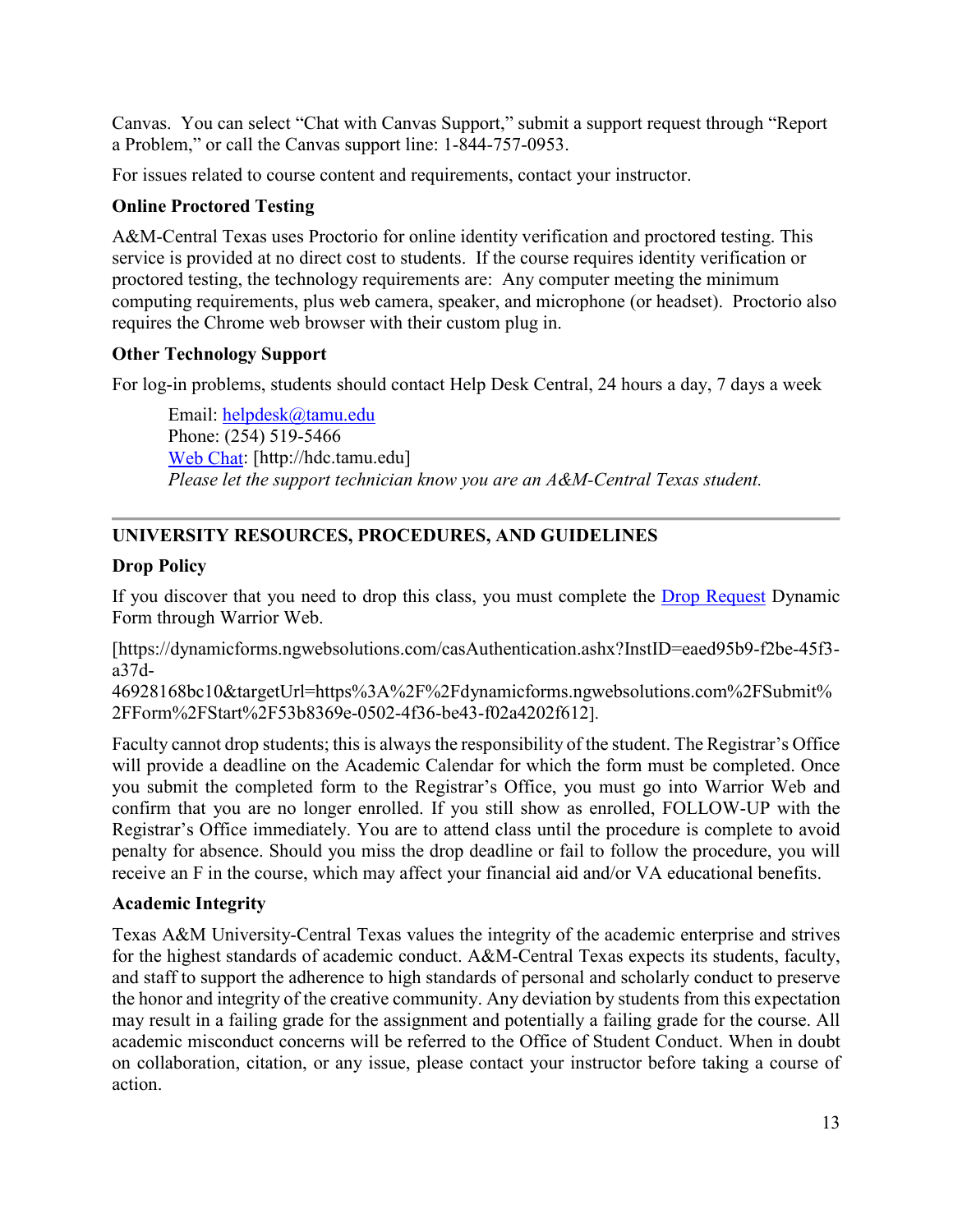For more [information](https://nam04.safelinks.protection.outlook.com/?url=https%3A%2F%2Fwww.tamuct.edu%2Fstudent-affairs%2Fstudent-conduct.html&data=04%7C01%7Clisa.bunkowski%40tamuct.edu%7Ccfb6e486f24745f53e1a08d910055cb2%7C9eed4e3000f744849ff193ad8005acec%7C0%7C0%7C637558437485252160%7CUnknown%7CTWFpbGZsb3d8eyJWIjoiMC4wLjAwMDAiLCJQIjoiV2luMzIiLCJBTiI6Ik1haWwiLCJXVCI6Mn0%3D%7C1000&sdata=yjftDEVHvLX%2FhM%2FcFU0B99krV1RgEWR%2BJ%2BhvtoR6TYk%3D&reserved=0) regarding the Student Conduct process, [https://www.tamuct.edu/studentaffairs/student-conduct.html].

If you know of potential honor violations by other students, you may [submit](https://nam04.safelinks.protection.outlook.com/?url=https%3A%2F%2Fcm.maxient.com%2Freportingform.php%3FTAMUCentralTexas%26layout_id%3D0&data=04%7C01%7Clisa.bunkowski%40tamuct.edu%7Ccfb6e486f24745f53e1a08d910055cb2%7C9eed4e3000f744849ff193ad8005acec%7C0%7C0%7C637558437485262157%7CUnknown%7CTWFpbGZsb3d8eyJWIjoiMC4wLjAwMDAiLCJQIjoiV2luMzIiLCJBTiI6Ik1haWwiLCJXVCI6Mn0%3D%7C1000&sdata=CXGkOa6uPDPX1IMZ87z3aZDq2n91xfHKu4MMS43Ejjk%3D&reserved=0) a report, [https://cm.maxient.com/reportingform.php?TAMUCentralTexas&layout\_id=0].

## **Academic Accommodations**

At Texas A&M University-Central Texas, we value an inclusive learning environment where every student has an equal chance to succeed and has the right to a barrier-free education. The Warrior Center for Student Success, Equity and Inclusion is responsible for ensuring that students with a disability receive equal access to the university's programs, services and activities. If you believe you have a disability requiring reasonable accommodations, please contact the Office of Access and Inclusion, WH-212; or call (254) 501-5836. Any information you provide is private and confidential and will be treated as such.

For more information, please visit our [Access & Inclusion](https://tamuct.instructure.com/courses/717) Canvas page (log-in required) [https://tamuct.instructure.com/courses/717]

## **Important information for Pregnant and/or Parenting Students**

Texas A&M University-Central Texas supports students who are pregnant and/or parenting. In accordance with requirements of Title IX and related guidance from US Department of Education's Office of Civil Rights, the Dean of Student Affairs' Office can assist students who are pregnant and/or parenting in seeking accommodations related to pregnancy and/or parenting. Students should seek out assistance as early in the pregnancy as possible. For more information, please visit [Student Affairs](https://www.tamuct.edu/student-affairs/pregnant-and-parenting-students.html) [https://www.tamuct.edu/student-affairs/pregnant-and-parentingstudents.html]. Students may also contact the institution's Title IX Coordinator. If you would like to read more about these [requirements and guidelines](http://www2.ed.gov/about/offices/list/ocr/docs/pregnancy.pdf) online, please visit the website [http://www2.ed.gov/about/offices/list/ocr/docs/pregnancy.pdf].

Title IX of the Education Amendments Act of 1972 prohibits discrimination on the basis of sex and gender–including pregnancy, parenting, and all related conditions. A&M-Central Texas is able to provide flexible and individualized reasonable accommodation to pregnant and parenting students. All pregnant and parenting students should contact the Associate Dean in the Division of Student Affairs at (254) 501-5909 to seek out assistance. Students may also contact the University's Title IX Coordinator.

## **Tutoring**

Tutoring is available to all A&M-Central Texas students, both virtually and in-person. Student success coaching is available online upon request.

If you have a question, are interested in becoming a tutor, or in need of success coaching contact the Warrior Center for Student Success, Equity and Inclusion at (254) 501-5836, visit the Warrior Center at 212 Warrior Hall, or by emailing [WarriorCenter@tamuct.edu.](mailto:WarriorCenter@tamuct.edu)

To schedule tutoring sessions and view tutor availability, please visit Tutor [Matching](https://tutormatchingservice.com/TAMUCT) [Services](https://tutormatchingservice.com/TAMUCT) [https://tutormatchingservice.com/TAMUCT] or visit the Tutoring Center in 111 Warrior Hall.

Chat live with a remote tutor 24/7 for almost any subject from on your computer! Tutor.com is an online tutoring platform that enables A&M-Central Texas students to log in and receive online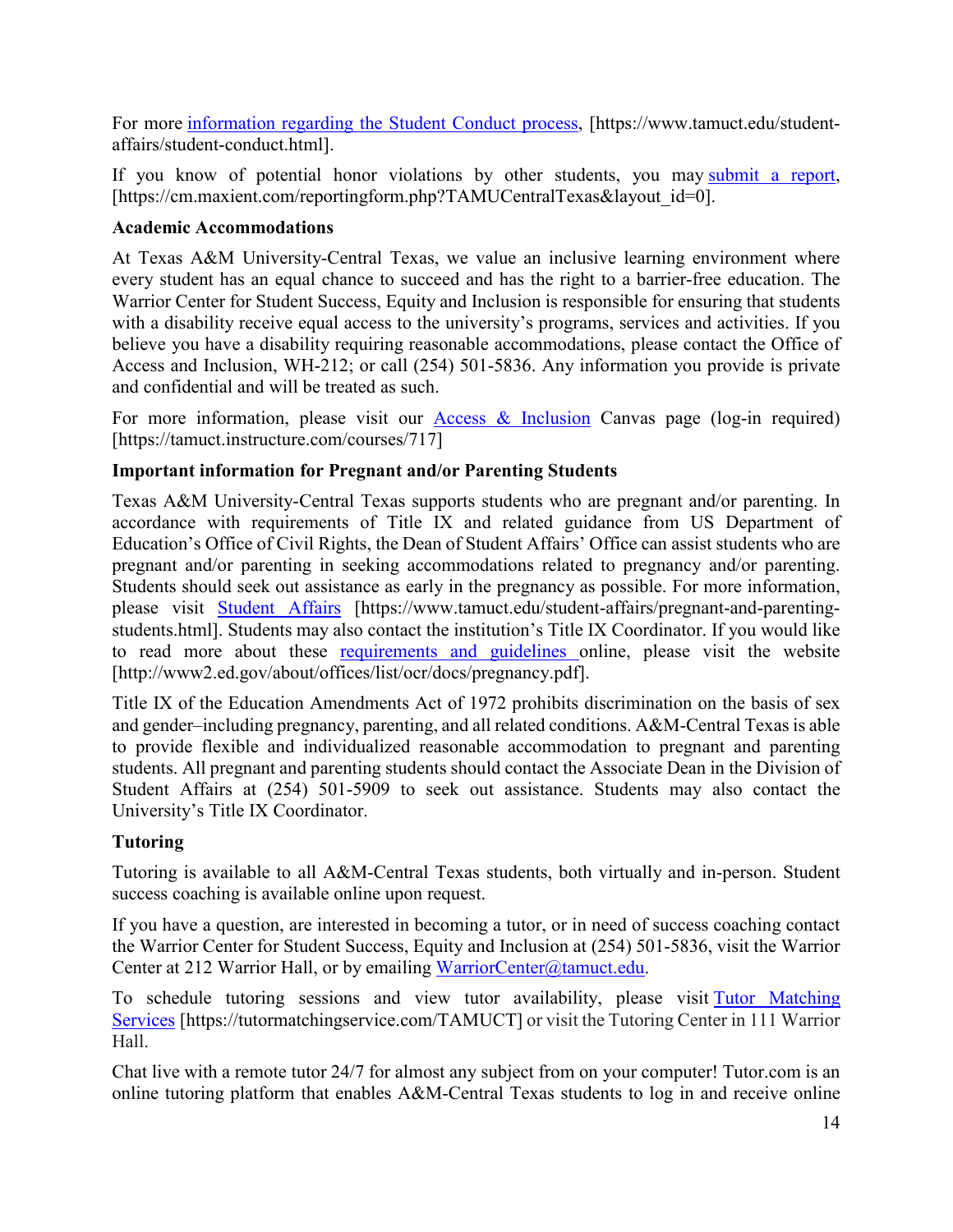tutoring support at no additional cost. This tool provides tutoring in over 40 subject areas except writing support. Access Tutor.com through Canvas.

## **University Writing Center**

University Writing Center: Located in Warrior Hall 416, the University Writing Center (UWC) at Texas A&M University–Central Texas (A&M–Central Texas) is a free service open to all A&M– Central Texas students. For the Spring 2022 semester, the hours of operation are from 10:00 a.m.- 5:00 p.m. Monday thru Thursday in Warrior Hall 416 (with online tutoring available every hour as well) with satellite hours available online only Monday thru Thursday from 6:00-9:00 p.m. and Saturday 12:00-3:00 p.m.

Tutors are prepared to help writers of all levels and abilities at any stage of the writing process. While tutors will not write, edit, or grade papers, they will assist students in developing more effective composing practices. By providing a practice audience for students' ideas and writing, our tutors highlight the ways in which they read and interpret students' texts, offering guidance and support throughout the various stages of the writing process. In addition, students may work independently in the UWC by checking out a laptop that runs the Microsoft Office suite and connects to WIFI, or by consulting our resources on writing, including all of the relevant style guides. Whether you need help brainstorming ideas, organizing an essay, proofreading, understanding proper citation practices, or just want a quiet place to work, the UWC is here to help!

Students may arrange a one-to-one session with a trained and experienced writing tutor by making an appointment via [WCOnline](https://tamuct.mywconline.com/) [https://tamuct.mywconline.com/]. In addition, you can email Dr. Bruce Bowles Jr. at bruce.bowles@tamuct.edu if you have any questions about the UWC, need any assistance with scheduling, or would like to schedule a recurring appointment with your favorite tutor by making an appointment via [WCOnline](https://tamuct.mywconline.com/) [https://tamuct.mywconline.com/]. In addition, you can email Dr. Bruce Bowles Jr. at bruce.bowles@tamuct.edu if you have any questions about the UWC, need any assistance with scheduling, or would like to schedule a recurring appointment with your favorite tutor.

## **University Library**

The University Library provides many services in support of research across campus and at a distance. We offer over 200 electronic databases containing approximately 400,000 eBooks and 82,000 journals, in addition to the 96,000 items in our print collection, which can be mailed to students who live more than 50 miles from campus. Research guides for each subject taught at A&M-Central Texas are available through our website to help students navigate these resources. On campus, the library offers technology including cameras, laptops, microphones, webcams, and digital sound recorders.

Research assistance from a librarian is also available 24 hours a day through our online chat service, and at the reference desk when the library is open. Research sessions can be scheduled for more comprehensive assistance, and may take place virtually through WebEx, Microsoft Teams or in-person at the library. Schedule an [appointment](https://nam04.safelinks.protection.outlook.com/?url=https%3A%2F%2Ftamuct.libcal.com%2Fappointments%2F%3Fg%3D6956&data=04%7C01%7Clisa.bunkowski%40tamuct.edu%7Cde2c07d9f5804f09518008d9ab7ba6ff%7C9eed4e3000f744849ff193ad8005acec%7C0%7C0%7C637729369835011558%7CUnknown%7CTWFpbGZsb3d8eyJWIjoiMC4wLjAwMDAiLCJQIjoiV2luMzIiLCJBTiI6Ik1haWwiLCJXVCI6Mn0%3D%7C3000&sdata=KhtjgRSAw9aq%2FoBsB6wyu8b7PSuGN5EGPypzr3Ty2No%3D&reserved=0) [here](https://nam04.safelinks.protection.outlook.com/?url=https%3A%2F%2Ftamuct.libcal.com%2Fappointments%2F%3Fg%3D6956&data=04%7C01%7Clisa.bunkowski%40tamuct.edu%7Cde2c07d9f5804f09518008d9ab7ba6ff%7C9eed4e3000f744849ff193ad8005acec%7C0%7C0%7C637729369835011558%7CUnknown%7CTWFpbGZsb3d8eyJWIjoiMC4wLjAwMDAiLCJQIjoiV2luMzIiLCJBTiI6Ik1haWwiLCJXVCI6Mn0%3D%7C3000&sdata=KhtjgRSAw9aq%2FoBsB6wyu8b7PSuGN5EGPypzr3Ty2No%3D&reserved=0) [https://tamuct.libcal.com/appointments/?g=6956]. Assistance may cover many topics, including how to find articles in peer-reviewed journals, how to cite resources, and how to piece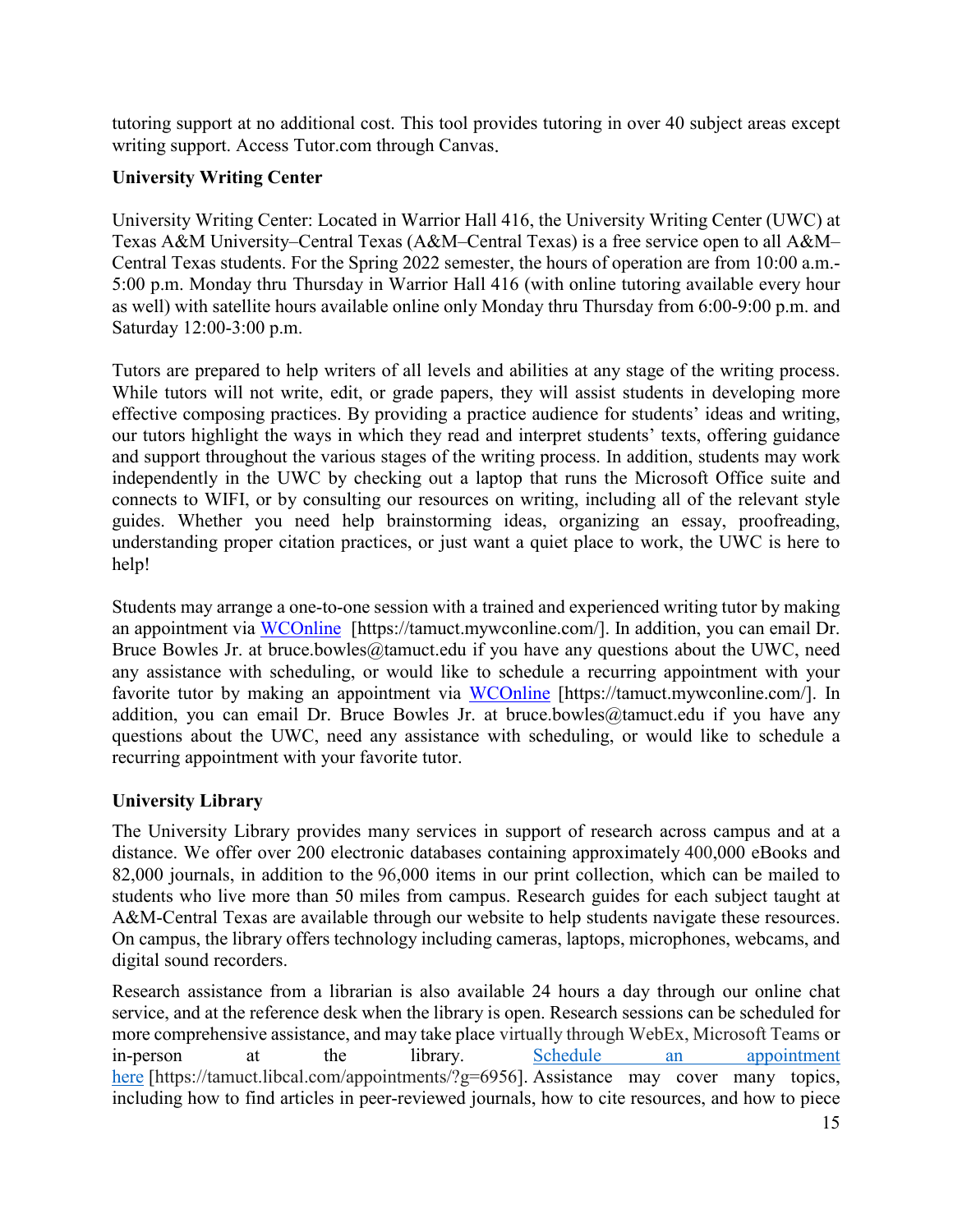together research for written assignments.

Our 27,000-square-foot facility on the A&M-Central Texas main campus includes student lounges, private study rooms, group work spaces, computer labs, family areas suitable for all ages, and many other features. Services such as interlibrary loan, TexShare, binding, and laminating are available. The library frequently offers workshops, tours, readings, and other events. For more information, please visit our Library [website](https://nam04.safelinks.protection.outlook.com/?url=https%3A%2F%2Ftamuct.libguides.com%2Findex&data=04%7C01%7Clisa.bunkowski%40tamuct.edu%7C7d8489e8839a4915335f08d916f067f2%7C9eed4e3000f744849ff193ad8005acec%7C0%7C0%7C637566044056484222%7CUnknown%7CTWFpbGZsb3d8eyJWIjoiMC4wLjAwMDAiLCJQIjoiV2luMzIiLCJBTiI6Ik1haWwiLCJXVCI6Mn0%3D%7C1000&sdata=2R755V6rcIyedGrd4Os5rkgn1PvhHKU3kUV1vBKiHFo%3D&reserved=0)

[http://tamuct.libguides.com/index].

## **OPTIONAL POLICY STATEMENTS**

## **A Note about Sexual Violence at A&M-Central Texas**

Sexual violence is a serious safety, social justice, and public health issue. The university offers support for anyone struggling with these issues. University faculty are mandated reporters, so if someone discloses that they were sexually assaulted (or a victim of Domestic/Dating Violence or Stalking) while a student at TAMUCT, faculty members are required to inform the Title IX Office. If you want to discuss any of these issues confidentially, you can do so through Student Wellness and Counseling (254-501-5955) located on the second floor of Warrior Hall (207L).

Sexual violence can occur on our campus because predators often feel emboldened, and victims often feel silenced or shamed. It is incumbent on ALL of us to find ways to actively create environments that tell predators we don't agree with their behaviors and tell survivors we will support them. Your actions matter. Don't be a bystander; be an agent of change. For additional information on campus policy and resources visit the [Title IX webpage](https://www.tamuct.edu/compliance/titleix.html) [\[https://www.tamuct.edu/compliance/titleix.html\]](https://www.tamuct.edu/compliance/titleix.html).

## **Behavioral Intervention**

Texas A&M University-Central Texas cares about the safety, health, and well-being of its students, faculty, staff, and community. If you are aware of individuals for whom you have a concern, please make a referral to the Behavioral Intervention Team. Referring your concern shows you care. You can complete the [referral](https://cm.maxient.com/reportingform.php?TAMUCentralTexas&layout_id=2) online [https://cm.maxient.com/reportingform.php?TAMUCentralTexas&layout\_id=2].

Anonymous referrals are accepted. Please see the [Behavioral Intervention Team](https://www.tamuct.edu/bit) website for more information [https://www.tamuct.edu/bit]. If a person's behavior poses an imminent threat to you or another, contact 911 or A&M-Central Texas University Police at 254-501-5805.

## **INSTRUCTOR POLICIES**

Following are some of the instructor related policies. Students are required to follow them over the entire course period.

**Class Policy:** Instructor holds the right to change certain policies such as reading schedule, late submissions if the instructor feels it is necessary or beneficial for the class.

**Late submissions:** The instructor will not accept late submissions under any circumstances without appropriate documentation.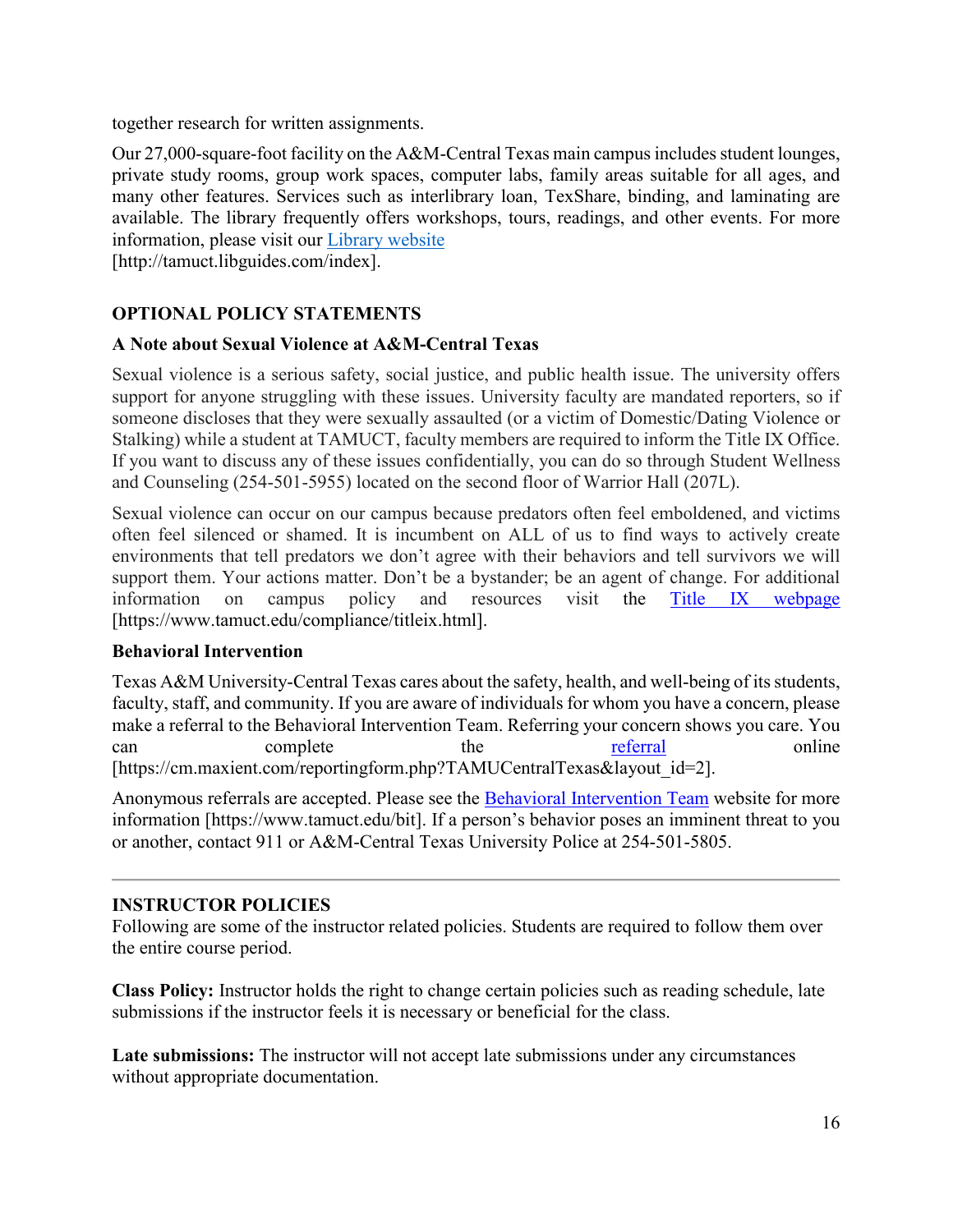**Emergency situation:** It is the responsibility of the student to work with professor for assignment submissions under emergency. The student need to contact the professor as soon as possible, i.e., within 15 days of emergency. The professor will not accept any reasoning for non-submission after 15 days of emergency. If the student fails to complete 30% of the course without notifying the professor, then the instructor will not accept any makeups or resubmissions. In that case, the student needs to either drop the course or receive the overall earned grade.

**Academic Integrity:** If the student violates any academic integrity (that include, but not limited to cheating on an examination or other academic work, plagiarism and improper citation of sources, using another student's work, collusion, and the abuse of resource materials), the student will receive the following penalty:

1st Offense: One downgrade and the student has to write a 1500 word paper on academic integrity. The due date for the submission of the paper will be 3 weeks from the day of realization of violation of academic integrity by the student.

2<sup>nd</sup> Offense: The student will receive failing grade.

## **Note 9: Under both offenses mentioned above, the student will be reported to university's Office of Student Conduct.**

**Communication policy:** Students are expected to have read the course content at least once before communicating with the professor for doubts. The faculty will not be able to teach the entire course or chapter content during the communications. Faculty can help students with the doubts, but not with the entire topic.

**Netiquette:** Online communication is a very critical component of any online environment, and in this course, you are expected to conduct yourself in the same respectful manner that would be followed in a face-to-face course. Be sure to abide by the following guidelines when participating in the various methods of communication with instructors and classmates:

- Think your response through before responding. Before you submit your comments, proofread your comments to prevent any misunderstandings from occurring.
- Do not capitalize everything. Capital letters may be used for the occasional EMPHASIS, but avoid typing completely in capital letters AS IT MAY APPEAR AS THOUGH YOU'RE SHOUTING!
- Keep conversations clean from foul language. The online course is an environment for positive feedback and productive dialogue. Profanity will not be tolerated.
- Use correct spelling and proper grammar. Keep your responses on topic and concise. Do not write long responses, for it will not likely be read or take up too much of another person's time.
- Do not ramble. You are not the only person behind a keyboard. Be mindful of others' feelings and treat them with the same respect that everyone deserves.
- Communicate respectfully.

In this course, you are also expected to abide by the University's student code of conduct and the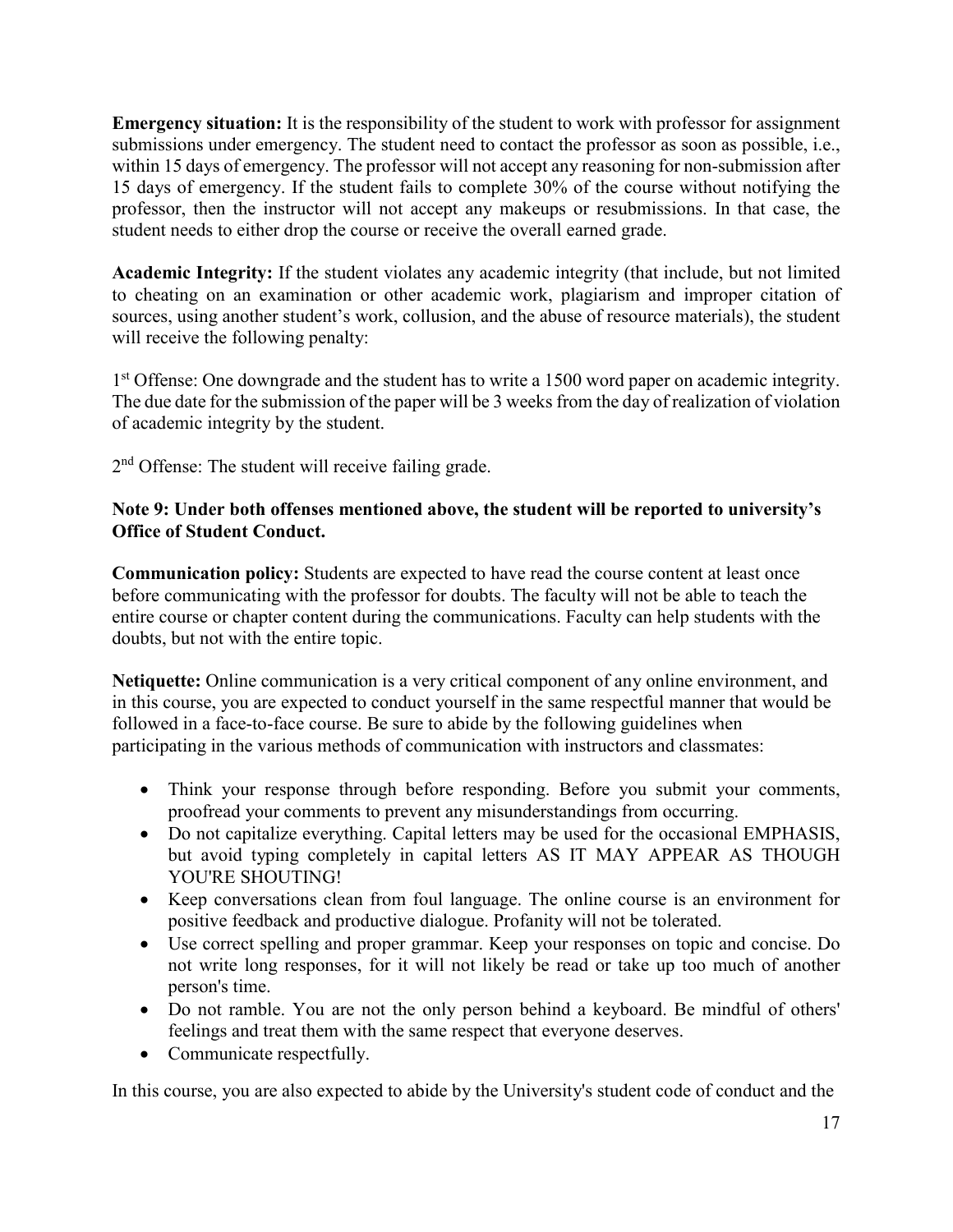policies on classroom. View the University's Student Code of Conduct online (https://www.tamuct.edu/student-affairs/student-conduct.html). Visit the Office of Student Conduct Website here. [\(https://www.tamuct.edu/student-affairs/student-conduct.html\)](https://www.tamuct.edu/student-affairs/student-conduct.html)

## **Copyright Notice**

Students should assume that all course material is copyrighted by the respective author(s). Reproduction of course material is prohibited without consent by the author and/or course instructor. Violation of copyright is against the law and Texas A&M University-Central Texas' Code of Academic Honesty. All alleged violations will be reported to the Office of Student Conduct.

Copyright. (*2022*) by (*Iddrisu Awudu*) at Texas A&M University-Central Texas, (*College of Business Administration*); 1001 Leadership Place, Killeen, (Iddrisu.awudu@tamuct.edu)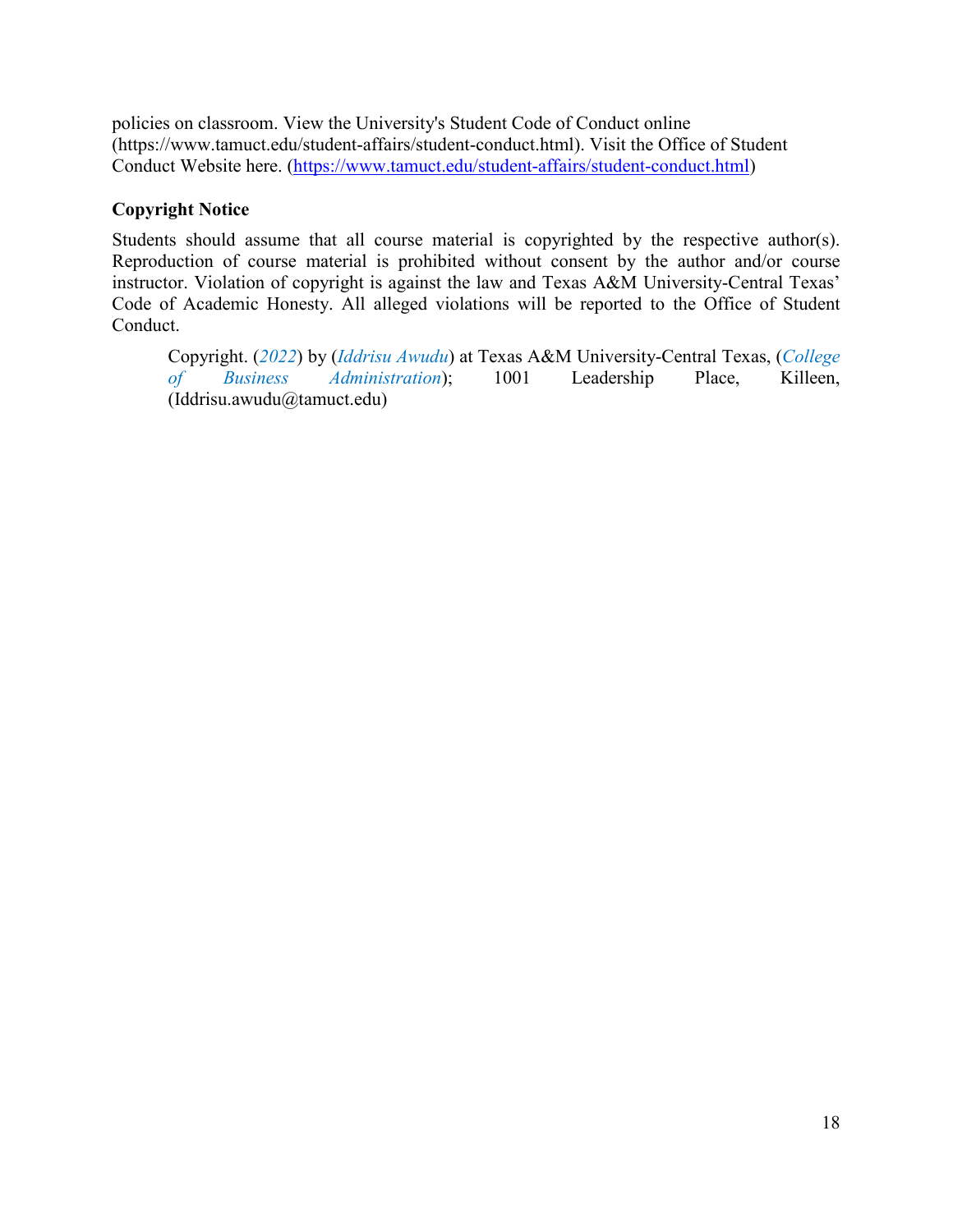# **Rubric for discussion questions**

# **\*Note: This rubric will be used for discussion questions in Assignments, Case studies, and Exams**

| Criteria                    | No work                  | <b>Missing work</b>                                                                                      | <b>Needs improvement</b>                                                                                                               | <b>Met Expectations</b>                                                                                               | <b>Exceeds expectation</b>                                                                          |
|-----------------------------|--------------------------|----------------------------------------------------------------------------------------------------------|----------------------------------------------------------------------------------------------------------------------------------------|-----------------------------------------------------------------------------------------------------------------------|-----------------------------------------------------------------------------------------------------|
|                             | $(0\%)$                  | (25%)                                                                                                    | $(50\%)$                                                                                                                               | (75%)                                                                                                                 | $(100\%)$                                                                                           |
| Evidence/Content<br>65%     | Work is not<br>submitted | The answer has several<br>errors in both<br>conceptual level<br>(textbook) and<br>communication clarity. | The answer contains<br>one or two basic<br>facts that are correct<br>(textbook), but may<br>also have incorrect<br>statements as well. | The answer contains<br>most $(75%)$ of the<br>points that needed to<br>be included.                                   | The answer contains the<br>main points and<br>provides comprehensive<br>understanding.              |
| Writing<br>mechanics<br>35% | Work is not<br>submitted | Writing mechanics are<br>a major issue.                                                                  | Problems with<br>length, format,<br>grammar, spelling,<br>originality, or<br>citations.                                                | Only minor problems<br>with length, format,<br>grammar or spelling,<br>or citations. No<br>issues with<br>originality | No problems with<br>length, format, grammar<br>or spelling, originality,<br>or citations if needed. |